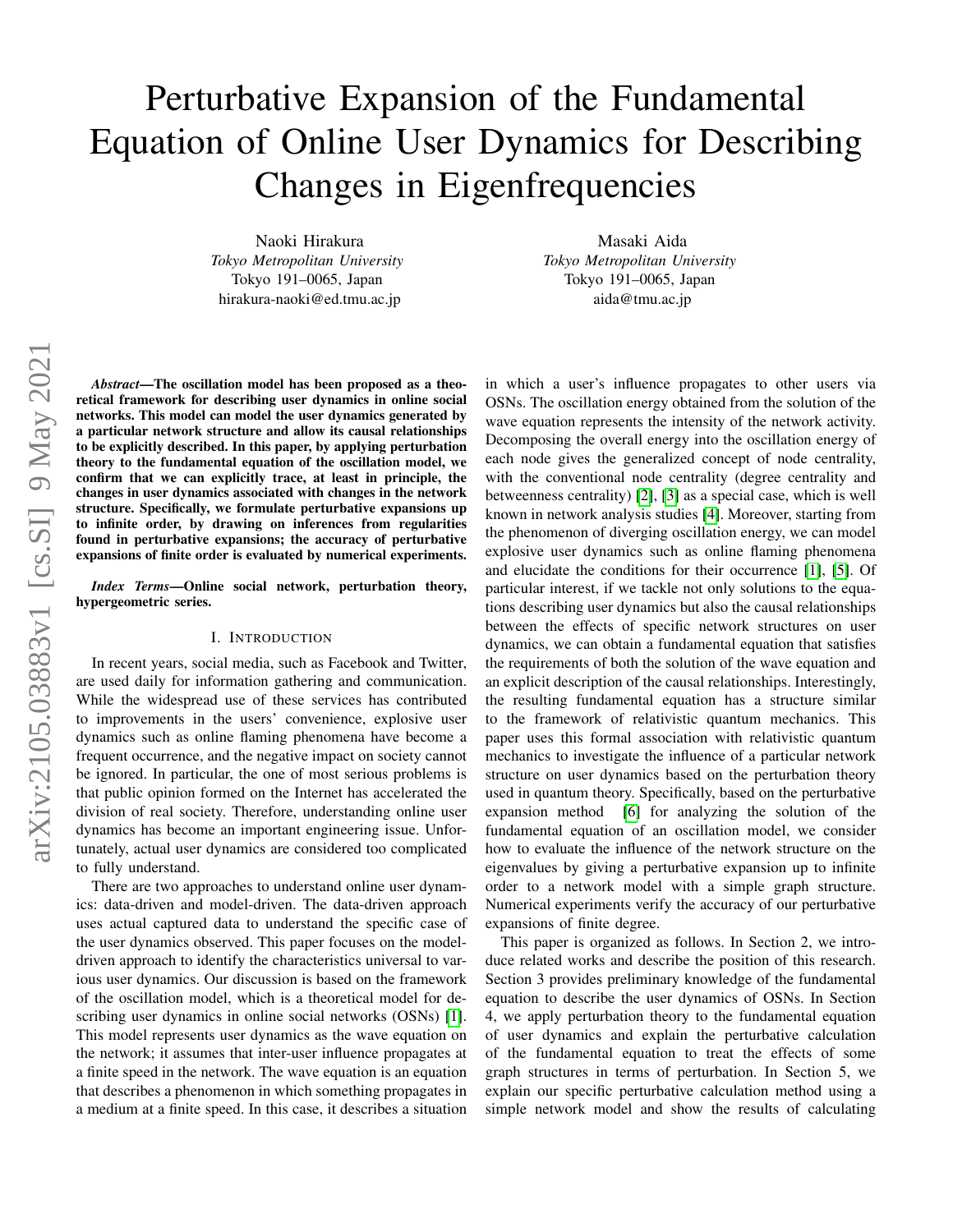the perturbative expansion to infinite order and the method of higher-order correction. In Section 6, we propose a method to calculate the Laplacian matrix's eigenvalues from the perturbative expansion and confirm its accuracy by numerical experiments. In Section 7, we conclude our research.

## II. RELATED WORK

In recent years, various phenomena occurring on OSNs have been modeled and assessed. Reference [\[7\]](#page-15-0) proposed an infection model, the SIS model, on scale-free networks to investigate the spread of computer viruses. Subsequently, the SIR model on networks was proposed [\[8\]](#page-15-1). These models were extended with the proposal of a model that deals with the diffusion of rumors [\[9\]](#page-15-2) and a model that deals with the users' adoption and abandonment of SNS [\[10\]](#page-15-3).

Consensus problems including opinion formation of users in networks has been modeled [\[11\]](#page-15-4), [\[12\]](#page-15-5).

Of significant interest, the echo chamber phenomenon, in which opinions are radicalized by repeated communication within a highly homogeneous community has recently been recognized as a problem on OSNs. For example, reference [\[13\]](#page-15-6) models the process of echo chamber generation. Reference [\[14\]](#page-15-7) clarifies the effect of the existence of echo chambers on information diffusion.

Various other network dynamics have also been modeled. Examples include: modeling the diffusion process of innovations [\[15\]](#page-15-8), modeling the decision of different software applications [\[16\]](#page-15-9).

Some studies have used real data to elucidate the unique characteristics of dynamics on OSNs. These studies include information diffusion on social media [\[17\]](#page-15-10), [\[18\]](#page-15-11), a mechanism of how rumors spread quickly in OSNs [\[19\]](#page-15-12), the role of weak ties in the propagation of new information [\[20\]](#page-15-13), and the relationship between information diffusion on Twitter and the burstiness of network link generation and deletion [\[21\]](#page-15-14). Experiments in reference [\[22\]](#page-15-15) confirmed the characteristics of user behavior diffusion on networks with different structures.

One of the interests in such works on dynamics in networks is clarifying the relationship between network structure and the dynamics exhibited. For example, a study on the diffusion of user behavior [\[22\]](#page-15-15) revealed that a network containing a cluster structure diffuses to more people and faster than a network with a random link structure. These models are characterized by the fact that they deal with first-order differential equations of time.

The oscillation model described in the introduction is based on the wave equation in the network, which is a secondorder differential equation of time. It assumes that the effects between users propagate over the OSN at finite speed. In the oscillation model, the conditions under which the intensity of the user dynamics diverges can be clarified by the eigenvalues of the Laplacian matrix representing the network structure.

In this paper, based on the framework of the oscillation model, we discuss how to explicitly investigate how the user dynamics will react to changes in the network structure.

<span id="page-1-0"></span>

Fig. 1: Decomposing a directed graph.

#### III. PRELIMINARY

In this section, we outline the framework of the oscillation model for online user dynamics and the basics of the fundamental equation.

# *A. Symmetrizable Graphs and Decomposition of Directed Graphs*

The structure of an OSN is represented by a directed graph in which users are nodes and relationships between users are directed links. The directed graph is defined by node set  $V =$  $\{1, 2, \ldots, n\}$  and link set E; it is denoted by  $\mathcal{G}(V, E)$ . Each directed link  $((i \rightarrow j) \in E)$  has link weight  $w_{ij} > 0$ . The (weighted) adjacency matrix  $\mathcal{A} = [\mathcal{A}_{ij}]_{1 \leq i,j \leq n}$  of directed graph  $\mathcal G$  is defined as follows.

$$
\mathcal{A}_{ij} := \begin{cases} w_{ij} & ((i \to j) \in E), \\ 0 & ((i \to j) \notin E). \end{cases}
$$
 (1)

Next, we define the outgoing degree  $d_i$  of node i as  $d_i :=$ Next, we define the outgoing degree  $d_i$  of node  $i$  as  $d_i := \sum_{j \in \partial i} w_{ij}$  by summing the link weights  $w_{ij}$   $(j \in \partial i)$  (where  $\partial i$  represents the set of adjacent nodes of node i). The matrix in which the outgoing degrees of each node are arranged in diagonal components is called the outgoing degree matrix and is defined as  $\mathcal{D} := \text{diag}(d_0, d_1, ..., d_{n-1})$ . The Laplacian matrix is defined as  $\mathcal{L} := \mathcal{D} - \mathcal{A}$  with the outgoing degree matrix  $\mathcal D$  and the adjacency matrix  $\mathcal A$ .

While the Laplacian matrix of the undirected graph is a symmetric matrix, the Laplacian matrix of the directed graph is an asymmetric matrix. Therefore, the eigenvalues of the Laplacian matrix of an undirected graph are always real and non-negative due to the nature of the Laplacian matrix. On the other hand, the eigenvalues of the Laplacian matrix of a directed graph are not always real numbers, but the real parts of the eigenvalues are known to be non-negative [\[23\]](#page-15-16).

The symmetrizable graph is a directed graph in which the Laplacian matrix representing the network structure can be transformed into a symmetric matrix by similarity transformation using a diagonal matrix with positive diagonal components. The characteristic of a symmetrizable graph is that the product of the link weights in the rightward and leftward paths of any closed path of the graph is equal.

Any directed graph can be decomposed into a symmetrizable graph and a *one-way link graph* having at most only onedirectional link between each node [\[1\]](#page-14-0). However, it is known that the decomposition is, in general, not unique. An example of Laplacian matrix decomposition is shown in Figure [1.](#page-1-0)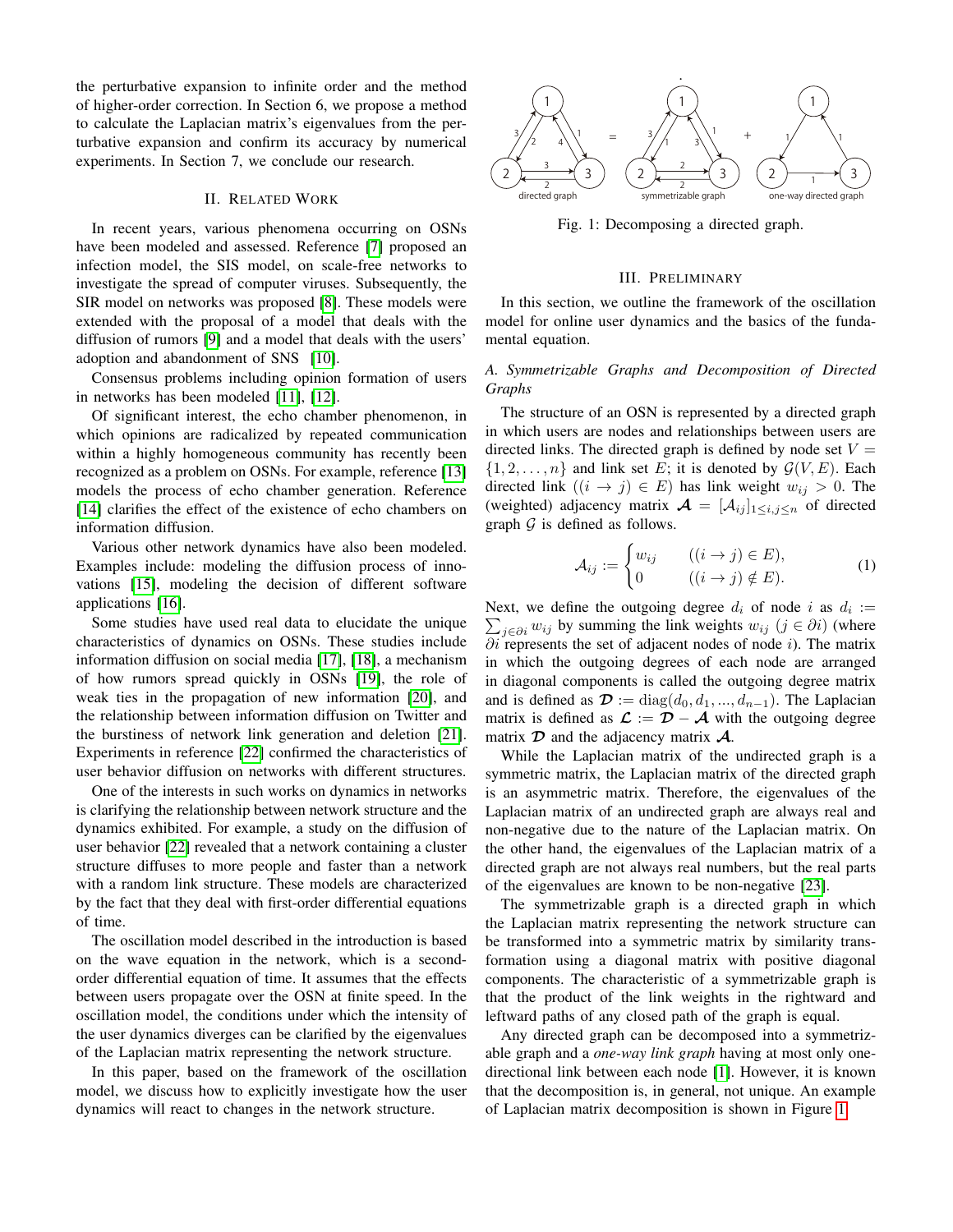Let the original Laplacian matrix be  $\mathcal{L}$ , the symmetrizable Laplacian matrix after decomposition be  $\mathcal{L}_0$ , and the Laplacian matrix corresponding to the one-way link graph be  $\mathcal{L}_I$ ,

$$
\mathcal{L} = \mathcal{L}_0 + \mathcal{L}_1. \tag{2}
$$

Then, the decomposition of Figure [1](#page-1-0) can be written as follows:

$$
\begin{bmatrix} 3 & -2 & -1 \\ -3 & 6 & -3 \\ -4 & -2 & 6 \end{bmatrix} = \begin{bmatrix} 2 & -1 & -1 \\ -3 & 5 & -2 \\ -3 & -2 & 5 \end{bmatrix} + \begin{bmatrix} 1 & -1 & 0 \\ 0 & 1 & -1 \\ -1 & 0 & 1 \end{bmatrix}.
$$

## *B. Oscillation Model for Online User Dynamics*

This subsection briefly describes the oscillation model [\[1\]](#page-14-0), a theoretical framework for modeling user dynamics in OSNs.

Consider an OSN with *n* users, where  $x_i(t)$  is the state of node (user)  $i$  at time  $t$ . Let the state vector of the node be  $x(t) := (x_1(t), \ldots, x_n(t))$ . In the oscillation model in OSNs, the equation describing online user dynamics is given as follows:

$$
\frac{\mathrm{d}^2}{\mathrm{d}t^2}\,\boldsymbol{x}(t) = -\mathcal{L}\,\boldsymbol{x}(t). \tag{3}
$$

This is the wave equation on the network, where  $\mathcal{L}$  is the Laplacian matrix of the directed graph representing the structure of the OSN.

From the solution of this equation, we can derive the oscillation energy; its value gives a generalized measure of node centrality. Node centrality is the measure of the degree of importance or activity of each node in a network. Typical examples are degree centrality and betweenness centrality. In the oscillation model, if the link weights and initial values are chosen appropriately, it is known that the oscillation energy yields degree centrality and betweenness centrality, which can provide a unifying foundation for different kinds of node centrality [\[4\]](#page-14-3). Moreover, since oscillation energy represents the intensity of network activity, the phenomenon of divergence in oscillation energy under certain conditions corresponds to the phenomenon of divergence in the intensity of user activity, which can be interpreted as the occurrence of explosive user dynamics such as online flaming [\[5\]](#page-14-4).

The behavior of solutions to the wave equation [\(3\)](#page-2-0) is characterized by the eigenvalues of the Laplacian matrix, and it is known that the amplitude of the solution diverges when any of the eigenvalues are not real values. When the amplitude of the solution diverges, the oscillation energy also diverges, and this phenomenon can be thought of as an occurrence of explosive user dynamics such as online flaming.

Thus, the conditions for the occurrence of explosive user dynamics can be explained by the eigenvalues of the Laplacian matrix representing the OSN structure. Then, is it possible to understand the causal relationship between OSN structure and user dynamics in terms of *what kind of network structure causes explosive user dynamics?* To answer this question, we divide the structure of the OSN into two parts, one is that part of the network structure whose solution properties are well known, while the other is the remainder. In this case, it is desirable that the user dynamics of the entire OSN are given in an easily understandable form of causal relationships as expressed by the solutions to the equations obtained from the network structure with well-known properties and the solutions obtained from the remainder of the network structure. The method is briefly summarized below.

<span id="page-2-1"></span>Consider the symmetrizable Laplacian matrix  $\mathcal{L}_0$  obtained by decomposing  $\mathcal L$  by [\(2\)](#page-2-1), and the Laplacian matrix of the one-way link graph  $\mathcal{L}_I$ . Let  $\Lambda_0$  be the diagonalized matrix obtained from  $\mathcal{L}_0$ , and let  $\Lambda = \Lambda_0 + \Lambda_{\text{I}}$  be the matrix yielded by applying the same diagonalizing transformation of  $\mathcal{L}_0$  to  $\mathcal{L}$ . Then, equation [\(3\)](#page-2-0) can be transformed as follows:

<span id="page-2-2"></span>
$$
\frac{\mathrm{d}^2}{\mathrm{d}t^2} \phi(t) = -\mathbf{\Lambda} \phi(t) = -(\mathbf{\Lambda}_0 + \mathbf{\Lambda}_I) \phi(t), \quad (4)
$$

where  $\Lambda_{\rm I}$  is the matrix corresponding to the effect of the one-way link graph, and  $\phi(t)$  is the user's state vector  $x(t)$ transformed according to the transformation of the equation.

<span id="page-2-0"></span>When  $\Lambda_{\rm I} = \mathbf{O}$ , i.e., when  $\mathcal{L}_{\rm I} = \mathbf{O}$ , the transformed wave equation [\(4\)](#page-2-2) is diagonalized. This means we have independent  $n$  wave equations. In this case, since all its eigenvalues of  $\Lambda$  are real (and non-negative), explosive user dynamics does not occur. In other words, the user dynamics produced by the structure of  $\mathcal{L}_0$  corresponds to the solution of the equation whose properties are well known. Therefore, the emergence of explosive user dynamics is driven by the one-way link graph represented by  $\Lambda_{\mathrm{I}}$ .

Diagonalizing the wave equation for the symmetrizable directed graph  $\mathcal{L}_0$  using  $\Lambda_0$  yields

$$
\frac{\mathrm{d}^2}{\mathrm{d}t^2}\,\boldsymbol{\phi}_0(t) = -\boldsymbol{\Lambda}_0\,\boldsymbol{\phi}_0(t);
$$

let  $\phi_0(t)$  be the solution to this diagonalized wave equation. Also, let  $\Phi_0(t)$  be the  $n \times n$  diagonal matrix whose diagonal components are the components of  $\phi_0(t)$ . This satisfies the same diagonalized wave equation as  $\phi_0(t)$  as follows:

$$
\frac{\mathrm{d}^2}{\mathrm{d}t^2} \, \mathbf{\Phi}_0(t) = -\mathbf{\Lambda}_0 \, \mathbf{\Phi}_0(t).
$$

Since this is  $n$  independent equations, the solution is simply obtained as follows:

$$
\mathbf{\Phi}_0(t) := \exp\Bigl(\pm \mathrm{i} \sqrt{\mathbf{\Lambda}_0}\,t\Bigr)\,\mathbf{\Phi}_0(0).
$$

Next, let  $\phi_I$  be the solution to the equation for the one-way link graph described below, and check whether solution  $\phi(t)$ of the transformed wave equation [\(4\)](#page-2-2) can be expressed in a product-form, as an easily understood structure, as shown by

$$
\boldsymbol{\phi}(t) = \boldsymbol{\Phi}_0(t) \, \boldsymbol{\phi}_\mathrm{I}(t).
$$

As an initial condition, we set  $\phi(t) = \phi_{\text{I}}(0)$ , that is,  $\Phi_0(t) =$ I. Considering the possibility of a product-form solution, we derive an equation with  $\phi_I$  as a solution as follows:

$$
\frac{\mathrm{d}^2}{\mathrm{d}t^2} \phi_{\rm I}(t) = -\big(\boldsymbol{\Phi}_0(-t) \,\boldsymbol{\Lambda}_{\rm I} \, \boldsymbol{\Phi}_0(t)\big) \phi_{\rm I}(t).
$$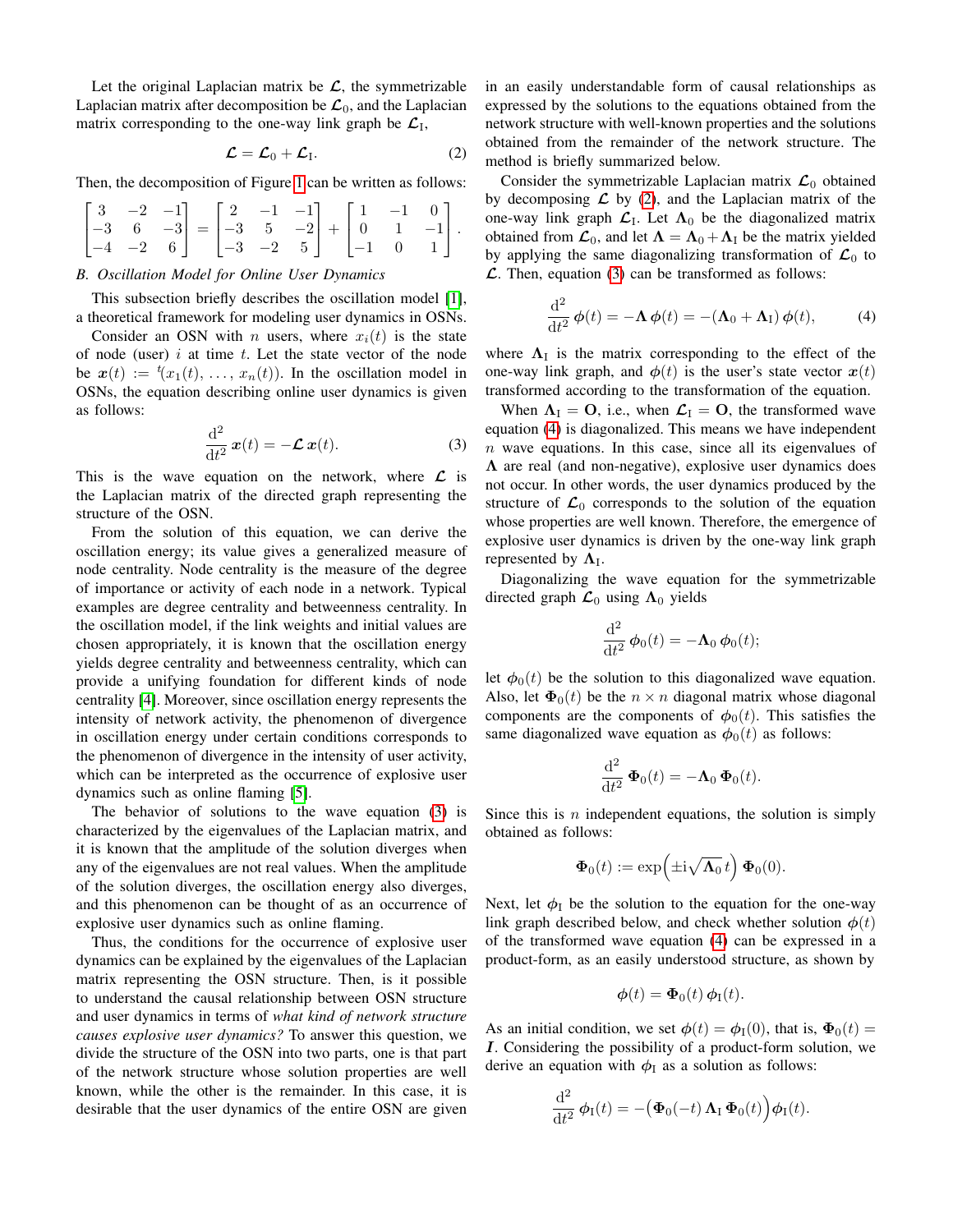Using the fact that  $\Phi_0(-t) = (\Phi_0(t))^{-1}$ , we obtain

$$
\frac{d^2}{dt^2} \phi(t) = \frac{d^2}{dt^2} (\Phi_0(t) \phi_1(t))
$$
\n
$$
= \frac{d}{dt} \left( \frac{d\Phi_0(t)}{dt} \phi_1(t) + \Phi_0(t) \frac{d\phi_1(t)}{dt} \right)
$$
\n
$$
= \left( \frac{d^2\Phi_0(t)}{dt^2} \phi_1(t) + \Phi_0(t) \frac{d^2\phi_1(t)}{dt^2} + 2 \frac{d\Phi_0(t)}{dt} \frac{d\phi_1(t)}{dt} \right)
$$
\n
$$
= -(\Lambda_0 + \Lambda_1) \phi(t) + +2 \frac{d\Phi_0(t)}{dt} \frac{d\phi_1(t)}{dt}
$$
\n
$$
\neq -\Lambda \phi(t).
$$
\n(5)

Since the last equality does not hold, the attempt to obtain a product-form solution is not successful. This is because the wave equation is a second-order differential equation of time, which results in an extra cross-term. To solve this problem, we need to rewrite the wave equation as a first-order differential equation of time. At the same time, the solution to the rewritten first-order differential equation must also be a solution to the original second-order differential wave equation.

We solve this problem by introducing the following fundamental equation of the oscillation model:

$$
\pm i \frac{\mathrm{d}}{\mathrm{d}t} \psi(t) = \mathbf{\Omega} \psi(t) = \left( \mathbf{\Omega}_0 + \mathbf{\Omega}_I \right) \psi(t), \tag{6}
$$

where  $\Omega_0$  and  $\Omega_1$  are  $n \times n$  matrixes determined from  $\Omega_0^2 =$  $\Lambda_0$ ,  $(\Omega_0 + \Omega_I)^2 = \Lambda$ .  $\Omega_I$  is the matrix that represents the effect of the one-way link graph and is the matrix that can be the cause of the explosive user dynamics. The solution can then be given as a product-form solution as follows:

$$
\psi(t) = \Psi_0(t) \psi_{\rm I}(t). \tag{7}
$$

Note that  $\Psi_0(t)$  and  $\psi_I(t)$  are solutions to the following equation:

$$
\pm i \frac{d}{dt} \Psi_0(t) = \Omega_0 \Psi_0(t)
$$
 (8)

$$
\pm i \frac{d}{dt} \psi_{I}(t) = \left( \Psi_{0}(-t) \, \Omega_{I} \, \Psi_{0}(t) \right) \psi_{I}(t), \quad (9)
$$

where  $\Psi_0(t)$  is an  $n \times n$  matrix with  $\Psi_0(0) = I$ . This is checked below. Substituting the product-form solution [\(7\)](#page-3-0) into the fundamental equation [\(6\)](#page-3-1), we get

$$
\pm i \frac{d}{dt} \psi(t) = \pm i \frac{d}{dt} (\Psi_0(t) \psi_1(t))
$$
\n
$$
= \pm i \frac{d \Psi_0(t)}{dt} \psi_1(t) \pm i \Psi_0(t) \frac{d \psi_1(t)}{dt}
$$
\n
$$
= \Omega_0 \Psi_0(t) \psi_1(t)
$$
\n
$$
+ \Psi_0(t) (\Psi_0(-t) \Omega_1 \Psi_0(t)) \psi_1(t)
$$
\n
$$
= (\Omega_0 + \Omega_1) (\Psi_0(t) \psi(t))
$$
\n
$$
= \Omega \psi(t), \qquad (10)
$$

and the product-form solution is the solution to the fundamental equation. Note that we used the fact that  $\Psi_0(-t)$  =  $(\Psi_0(t))^{-1}$ .

Solution  $\psi(t)$  of fundamental equation [\(6\)](#page-3-1) also satisfies equation [\(4\)](#page-2-2). This can be checked using [\(6\)](#page-3-1) as follows:

$$
\frac{\mathrm{d}^2}{\mathrm{d}t^2}\,\psi(t) = \mp \mathrm{i}\frac{\mathrm{d}}{\mathrm{d}t}\,\Omega\,\psi(t) = -\Omega^2\,\psi(t) = -\mathcal{L}\,\psi(t). \tag{11}
$$

# IV. DESCRIPTION OF CAUSAL RELATIONSHIP BETWEEN OSN STRUCTURE AND USER DYNAMICS USING PERTURBATION THEORY

#### <span id="page-3-6"></span>*A. Perturbative Expansion of Fundamental Equation*

Since the property of the fundamental equation [\(6\)](#page-3-1) is that the influence of the network structure on the solution can be described by the product-form solution, we use perturbation theory to explicitly describe the influence of the one-way link graph when the Laplacian matrix of OSN is decomposed, see [\(2\)](#page-2-1). Perturbation theory is an approach that finds approximate solutions by slightly changing a simple equation whose solution has well-known properties. As the equation and its solution with well-known properties are [\(8\)](#page-3-2) and  $\Phi_0(t)$ , respectively, the parameter that characterizes the strength of the influence of the one-way link graph is  $\epsilon$ . It is defined as

<span id="page-3-3"></span>
$$
\Omega(\epsilon):=\Omega_0+\epsilon\,\Omega_I.
$$

<span id="page-3-1"></span>Depending on the value of  $\epsilon$ ,  $\Omega(0) = \Omega_0$ ,  $\Omega(1) = \Omega$ . Next, consider the fundamental equation with  $\Omega(\epsilon)$  as follows:

$$
\pm i \frac{\mathrm{d}}{\mathrm{d}t} \psi(\epsilon; t) = \Omega(\epsilon) \psi(\epsilon; t) = (\Omega_0 + \epsilon \Omega_1) \psi(\epsilon; t), \quad (12)
$$

where the solution to this equation,  $\psi(\epsilon; t)$ , is a vector that depends on parameter  $\epsilon$ , where  $\psi(0;t) = \psi_0(t)$  and  $\psi(1;t) =$  $\psi(t)$ . In perturbation theory, we investigate how  $\psi(\epsilon; t)$  for  $\epsilon \neq 0$  changes with respect to  $\psi_0(t)$  as a power series of  $\epsilon$ . The method is specified as follows.

<span id="page-3-2"></span><span id="page-3-0"></span>The formal solution to [\(12\)](#page-3-3) is  $\psi(t) = \exp(\mp \Omega(\epsilon)) \psi(0)$ , but  $\Omega(\epsilon)$  is not a diagonal matrix for  $\epsilon > 0$ , so the solution cannot be expressed simply. For this reason, we introduce a procedure that offers expansion as a power series of  $\epsilon$  as follows. First, for  $\Delta t \ll 1$ , if  $t = N \Delta t$ , we get

<span id="page-3-5"></span>
$$
\psi(t) = (1 \mp i \Omega(\epsilon) \Delta t)^N \psi(0)
$$
  
= ((1 \mp i \Omega\_0 \Delta t) + (\mp i \epsilon \Omega\_1 \Delta t))^N \psi(0). (13)

Next, the perturbative expansion of solution  $\psi(t)$  with  $\epsilon$  is as follows:

$$
\psi(t) = \psi^{(0)}(t) + \epsilon \psi^{(1)}(t) + \epsilon^2 \psi^{(2)}(t) + \cdots
$$
 (14)

Consider a solution of [\(14\)](#page-3-4) for each power order of  $\epsilon$ . Since term  $\epsilon^0$  is the case where  $\Omega_I$  is not affected until time t, it corresponds to the term without  $\epsilon$  in the binomial expansion of [\(13\)](#page-3-5), so

<span id="page-3-4"></span>
$$
\boldsymbol{\psi}^{(0)}(t) = (1 \mp \mathrm{i} \,\Omega_0 \,\Delta t)^N \, \boldsymbol{\psi}(0),
$$

and when  $\Delta t \rightarrow 0$ , we get

$$
\boldsymbol{\psi}^{(0)}(t) = \exp(\mp \mathrm{i} \,\boldsymbol{\Omega}_0\,t)\,\boldsymbol{\psi}(0).
$$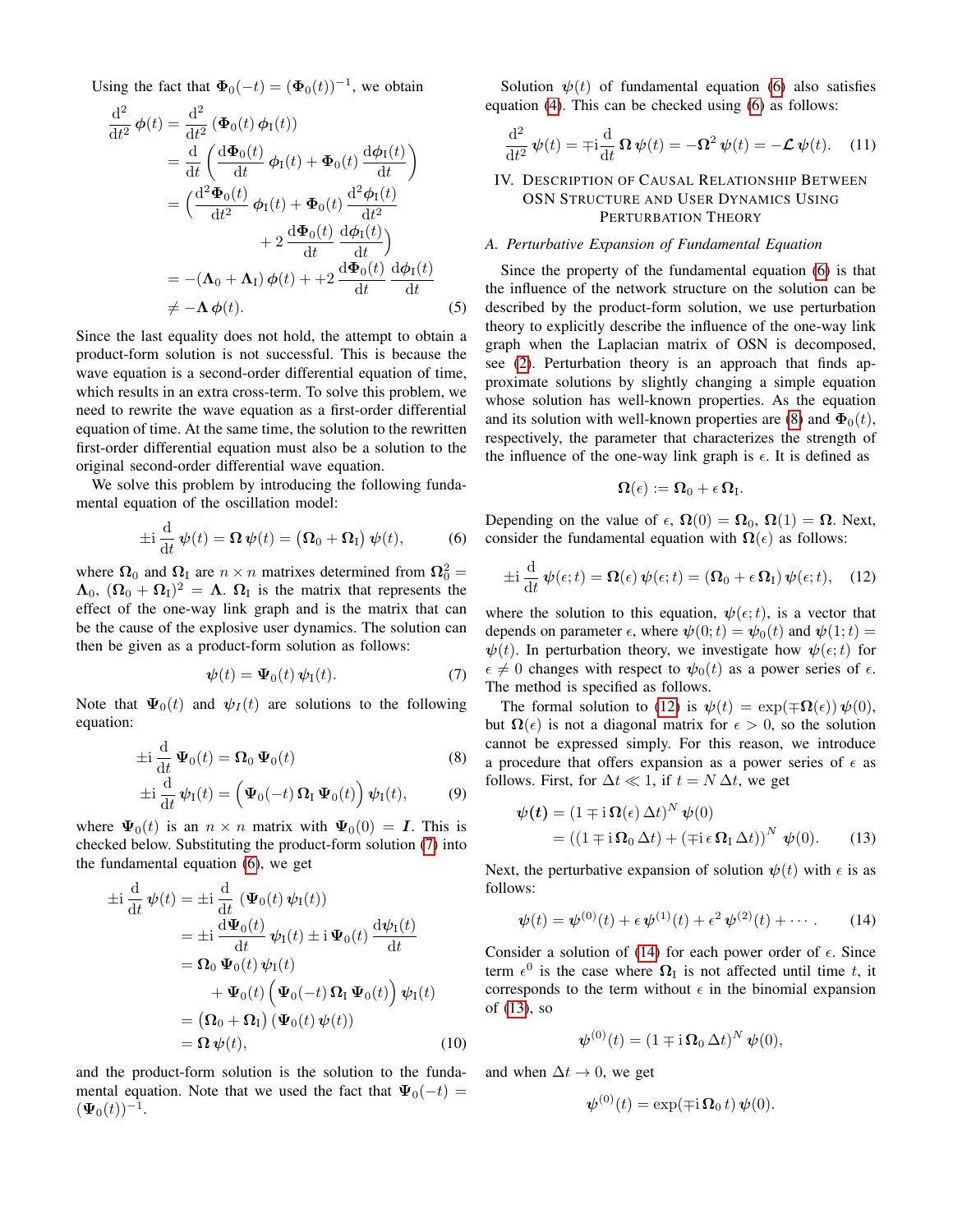The term of  $\epsilon^1$ , when there is an effect of  $\Omega_I$  at time  $t_1 =$  $k_1 \Delta t$ , is written as

$$
(1 \mp i \Omega_0 \Delta t)^{N-k_2} (\mp i \Omega_1 \Delta t) (1 \mp i \Omega_0 \Delta t)^{k_2-k_1-1}
$$
  
× ( \mp i \Omega\_1 \Delta t) (1 \mp i \Omega\_0 \Delta t)^{k\_1-1} \psi(0);

adding them up gives the difference at time  $t_1$ . When  $\Delta t \rightarrow 0$ , we get

$$
\psi^{(2)}(t) = \left(\int_0^t \int_{t_1}^t e^{\mp i \Omega_0 (t - t_2)} (\mp i \Omega_1) e^{\mp i \Omega_0 (t_2 - t_1)} \times (\mp i \Omega_1) e^{\mp i \Omega_0 t_1} dt_2 dt_1 \right) \psi(0).
$$

The term of  $\epsilon^2$ , when affected by  $\Omega_I$  at times  $t_1 = k_1 \Delta t$  and  $t_2 = k_2 \, \Delta t \, (t_1 < t_2)$ , is

$$
(1 \mp i \Omega_0 \Delta t)^{N-k_2} (\mp i \Omega_1 \Delta t) (1 \mp i \Omega_0 \Delta t)^{k_2-k_1-1}
$$
  
× ( \mp i \Omega\_1 \Delta t) (1 \mp i \Omega\_0 \Delta t)^{k\_1-1} \psi(0);

adding them up gives the difference between time  $t_1$  and  $t_2$ . When  $\Delta t \rightarrow 0$ , we get

$$
\psi^{(2)}(t) = \left(\int_0^t \int_{t_1}^t e^{\mp i \Omega_0 (t - t_2)} (\mp i \Omega_{\text{I}}) e^{\mp i \Omega_0 (t_2 - t_1)} \times (\mp i \Omega_{\text{I}}) e^{\mp i \Omega_0 t_1} dt_2 dt_1 \right) \psi(0).
$$

For higher-order terms, we can generate the integrand in the same way and calculate  $k$  multiple integrals to obtain the solution for  $\epsilon^k$  order.

## <span id="page-4-2"></span>*B. Model of Coupled Oscillation Modes and Example of Perturbative Expansion*

Hereafter, since both equations in [\(6\)](#page-3-1) have the same structure, we examine the fundamental equation of

$$
+{\rm i}\,\frac{\rm d}{{\rm d}t}\,\boldsymbol{\psi}(t)=\boldsymbol{\Omega}\,\boldsymbol{\psi}(t)=\big(\boldsymbol{\Omega}_0+\boldsymbol{\Omega}_\mathrm{I}\big)\,\boldsymbol{\psi}(t),
$$

from the two equations in [\(6\)](#page-3-1).

There are  $n$  oscillation modes that emerge from the wave equation representing the user dynamics for a network with  $n$ users. To understand the mechanism of perturbative expansion, we consider a model in which only three of the  $n$  oscillation modes affect each other cyclically, as shown in Figure [2.](#page-4-0) Omitting the independent oscillation modes, we focus only on the 3 oscillation modes that affect each other as represented by the  $3 \times 3$  matrix,  $\Omega(\epsilon)$ , as follows:

$$
\Omega(\epsilon) = \Omega_0 + \epsilon \Omega_{\text{I}}
$$
\n
$$
= \begin{bmatrix} \omega_1 & 0 & 0 \\ 0 & \omega_2 & 0 \\ 0 & 0 & \omega_3 \end{bmatrix} + \epsilon \begin{bmatrix} d_1 & -a_1 & 0 \\ 0 & d_2 & -a_2 \\ -a_3 & 0 & d_3 \end{bmatrix}.
$$
 (15)

<span id="page-4-0"></span>

Fig. 2: Cyclic coupling relation of three oscillation modes.

<span id="page-4-1"></span>

Fig. 3: State transition diagram for  $\epsilon^1$  order.

Now, we decompose  $\Omega(\epsilon)$  into a diagonal matrix and the remainder as follows:

$$
\Omega(\epsilon) = \begin{bmatrix} \omega_1 + \epsilon d_1 & 0 & 0 \\ 0 & \omega_2 + \epsilon d_2 & 0 \\ 0 & 0 & \omega_3 + \epsilon d_3 \end{bmatrix}
$$

$$
+ \epsilon \begin{bmatrix} 0 & -a_1 & 0 \\ 0 & 0 & -a_2 \\ -a_3 & 0 & 0 \end{bmatrix}
$$

$$
= \begin{bmatrix} \omega'_1 & 0 & 0 \\ 0 & \omega'_2 & 0 \\ 0 & 0 & \omega'_3 \end{bmatrix} + \epsilon \begin{bmatrix} 0 & -a_1 & 0 \\ 0 & 0 & -a_2 \\ -a_3 & 0 & 0 \end{bmatrix} . (16)
$$

We set the initial state as follows:

<span id="page-4-4"></span>
$$
\boldsymbol{\psi}(0) = {}^{t}(\psi_1(0), \, \psi_2(0), \, \psi_3(0)),
$$

and consider  $\psi_1(t)$  of node 1 on behalf of the state of nodes. The perturbative expansion by the effect of the non-diagonal component of  $\epsilon \Omega_I$  is as follows:

$$
\psi_1(t) = \psi_1^{(0)}(t) + \epsilon \psi_1^{(1)}(t) + \epsilon^2 \psi_1^{(2)}(t) + \cdots
$$
 (17)

Let us consider the contribution of each term for each order of  $\epsilon$ . Since there is no effect of  $\Omega$ <sub>I</sub>, the contribution of the  $\epsilon$ <sup>0</sup> order is

<span id="page-4-3"></span>
$$
\psi_1^{(0)}(t) = \exp(-i\,\omega_1' t)\,\psi_1(0). \tag{18}
$$

Next, we consider the contribution of the  $\epsilon^1$  order. Figure [3](#page-4-1) shows the state transition corresponding to the contribution of the  $\epsilon^1$  order; this type of diagram is called the Feynman diagram.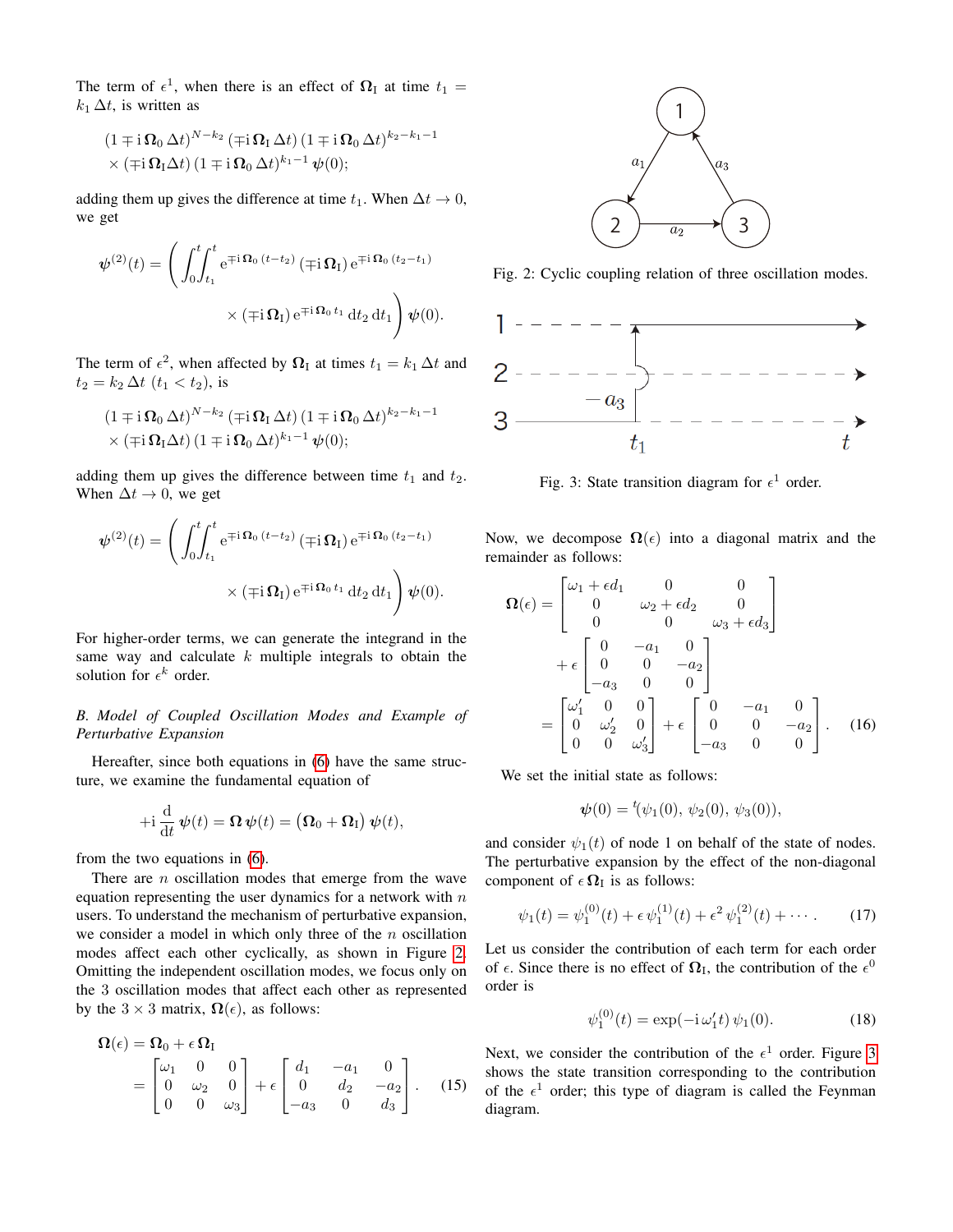<span id="page-5-0"></span>

Fig. 4: State transition diagram for  $\epsilon^2$  order.

The contribution of the  $\epsilon^1$  order is calculated as follows:

$$
\psi_1^{(1)}(t) = \left( \int_0^t e^{-i\omega_1'(t - t_1)} \left( -i\epsilon a_3 \right) e^{-i\omega_3' t_1} dt_1 \right) \psi_3(0)
$$

$$
= \frac{\epsilon a_3 \left( e^{-i\omega_1' t} - e^{-i\omega_3' t} \right)}{\omega_3' - \omega_1'} \psi_3(0). \tag{19}
$$

Figure [4](#page-5-0) shows the Feynman diagram corresponding to the contribution of the  $\epsilon^2$  order.

The contribution of the  $\epsilon^2$  order is calculated as follows:

$$
\psi_1^{(2)}(t)
$$
\n
$$
= \left( \int_0^t \int_{t_1}^t e^{-i \omega_1'(t - t_2)} \left( -i \epsilon a_3 \right) e^{-i \omega_3'(t_2 - t_1)} \times \left( -i \epsilon a_2 \right) e^{-i \omega_2' t_1} dt_2 dt_1 \right) \psi_2(0)
$$
\n
$$
= \frac{\epsilon^2 a_2 a_3}{\omega_3' - \omega_1'} \left( \frac{e^{-i \omega_2' t} - e^{-i \omega_3' t}}{\omega_2' - \omega_3'} - \frac{e^{-i \omega_1' t} - e^{-i \omega_2' t}}{\omega_1' - \omega_2'} \right) \psi_2(0).
$$
\n(20)

As shown above, we can consider the contribution of each order of  $\epsilon$ , and by calculating the contribution to higher orders and finding regularities, we can evaluate the perturbative expansion with regard to infinite orders.

## V. PERTURBATIVE EXPANSION UP TO INFINITE ORDER

We compute higher-order perturbations on the model of cyclic coupling of the 3 oscillation modes shown in Sect. [IV-B](#page-4-2) and infer the perturbative expansion to infinite order from the regularities appearing in the perturbative expansion results.

#### *A. Inference of Regularities of Perturbative Expansion*

As shown in [\(19\)](#page-5-1) and [\(20\)](#page-5-2), the results of the perturbative expansion become more complex as the order increases. However, by applying an appropriate representation, the perturbative calculation of  $\epsilon^n$  order for *n* can be summarized as follows:

$$
\psi_1^{(n)}(t) = \left(\alpha_n e^{-i\omega_1' t} + \beta_n e^{-i\omega_3' t} + \gamma_n e^{-i\omega_2' t}\right) \times \epsilon^n a_1^{[n/3]} a_2^{[(n+1)/3]} a_3^{[(n+2)/3]} \psi_\mu(0), \qquad (21)
$$

where  $\alpha_n$ ,  $\beta_n$  and  $\gamma_n$  are coefficients, and  $[x]$  is the integer part of x. The index  $\mu$  of  $\psi_{\mu}(0)$  is  $\mu = 1$  for  $n = 3k$ ,  $\mu = 3$  for

 $n = 3k+1$ , and  $\mu = 2$  for  $n = 3k+2$ . This form makes it easy to compare the results of perturbative calculations for different orders, and the regularity found through this form allows us to derive a perturbative expansion that takes account of up to infinite orders.

First, we describe the details of the transformation to the form of [\(21\)](#page-5-3) using the result of the  $\epsilon^3$  order perturbative calculation as an example. The contribution of the  $\epsilon^3$  order is calculated according to the method in Sect. [IV-A](#page-3-6) as follows:

<span id="page-5-1"></span>
$$
\psi_{1}^{(3)}(t) = \left(\int_{0}^{t} \int_{t_{1}}^{t} e^{-i \omega_{1}'(t-t_{3})} \left(-i \epsilon a_{3}\right) \times e^{-i \omega_{3}'(t_{3}-t_{2})} \left(-i \epsilon a_{2}\right) e^{-i \omega_{2}'(t_{2}-t_{1})}\n\times (-i \epsilon a_{1}) e^{-i \omega_{1}'t_{1}} dt_{3} dt_{2} dt_{1}\right) \psi_{1}(0)
$$
\n
$$
= \frac{\epsilon^{3} a_{1} a_{2} a_{3}}{(\omega_{1}' - \omega_{3}')^{2}} \times \left(\frac{e^{-i \omega_{1}' t} - e^{-i \omega_{3}' t}}{\omega_{2}' - \omega_{3}'} - \frac{it (\omega_{1}' - \omega_{3}') e^{-i \omega_{1}' t}}{\omega_{1}' - \omega_{2}'}\n- \frac{(\omega_{1}' - \omega_{3}') \left(e^{-i \omega_{1}' t} - e^{-i \omega_{2}' t}\right)}{(\omega_{1}' - \omega_{2}')^{2}}\n- \frac{(\omega_{1}' - \omega_{3}') \left(e^{-i \omega_{1}' t} - e^{-i \omega_{2}' t}\right)}{(\omega_{1}' - \omega_{2}') (\omega_{2}' - \omega_{3}')}\n\right) \psi_{1}(0). (22)
$$

<span id="page-5-4"></span>By organizing [\(22\)](#page-5-4) in the form of [\(21\)](#page-5-3), the parts other than  $\psi_1(0)$  are as follows:

<span id="page-5-2"></span>
$$
\begin{split}\n&\left(\alpha_0 e^{-i\omega_1' t} + \alpha_1 e^{-i\omega_1' t} + \beta_0 e^{-i\omega_3' t} + \gamma_0 e^{-i\omega_2' t}\right) a_1 a_2 a_3 \epsilon^3 \\
&= \frac{(2\omega_1' - \omega_2' - \omega_3') a_1 a_2 a_3 \epsilon^3 e^{-i\omega_1' t}}{(\omega_1' - \omega_2')^2 (\omega_3' - \omega_1')^2} \\
&- \frac{\mathrm{i} t a_1 a_2 a_3 \epsilon^3 e^{-i\omega_1' t}}{(\omega_1' - \omega_2') (\omega_3' - \omega_1')} - \frac{a_1 a_2 a_3 \epsilon^3 e^{-i\omega_2' t}}{(\omega_1' - \omega_2')^2 (\omega_2' - \omega_3')} \\
&+ \frac{a_1 a_2 a_3 \epsilon^3 e^{-i\omega_3' t}}{(\omega_3' - \omega_1')^2 (\omega_2' - \omega_3')}.\n\end{split} \tag{23}
$$

Next, we transform the numerator so that it does not contain  $\omega'_1$ ,  $\omega'_2$ , and  $\omega'_3$  (except for the exponent of the exponential function). Focusing on the first term of expression [\(23\)](#page-5-5), the numerator  $(2\omega'_1 - \omega'_2 - \omega'_3)$  can be transformed as follows:

<span id="page-5-6"></span><span id="page-5-5"></span>
$$
(\omega'_1-\omega'_2)-(\omega'_3-\omega'_1).
$$

These terms are canceled by the denominator and are as follows:

$$
\frac{a_1 a_2 a_3 \epsilon^3 e^{-i \omega'_1 t}}{(\omega'_1 - \omega'_2) (\omega'_3 - \omega'_1)^2} - \frac{a_1 a_2 a_3 \epsilon^3 e^{-i \omega'_1 t}}{(\omega'_1 - \omega'_2)^2 (\omega'_3 - \omega'_1)}.
$$
 (24)

<span id="page-5-3"></span>This shows that the result of the third-order perturbation can be expressed in the form of [\(21\)](#page-5-3). By transforming the numerator so as not to include  $\omega'_1$ ,  $\omega'_2$ , and  $\omega'_3$ , it becomes easier to compare the results of different orders.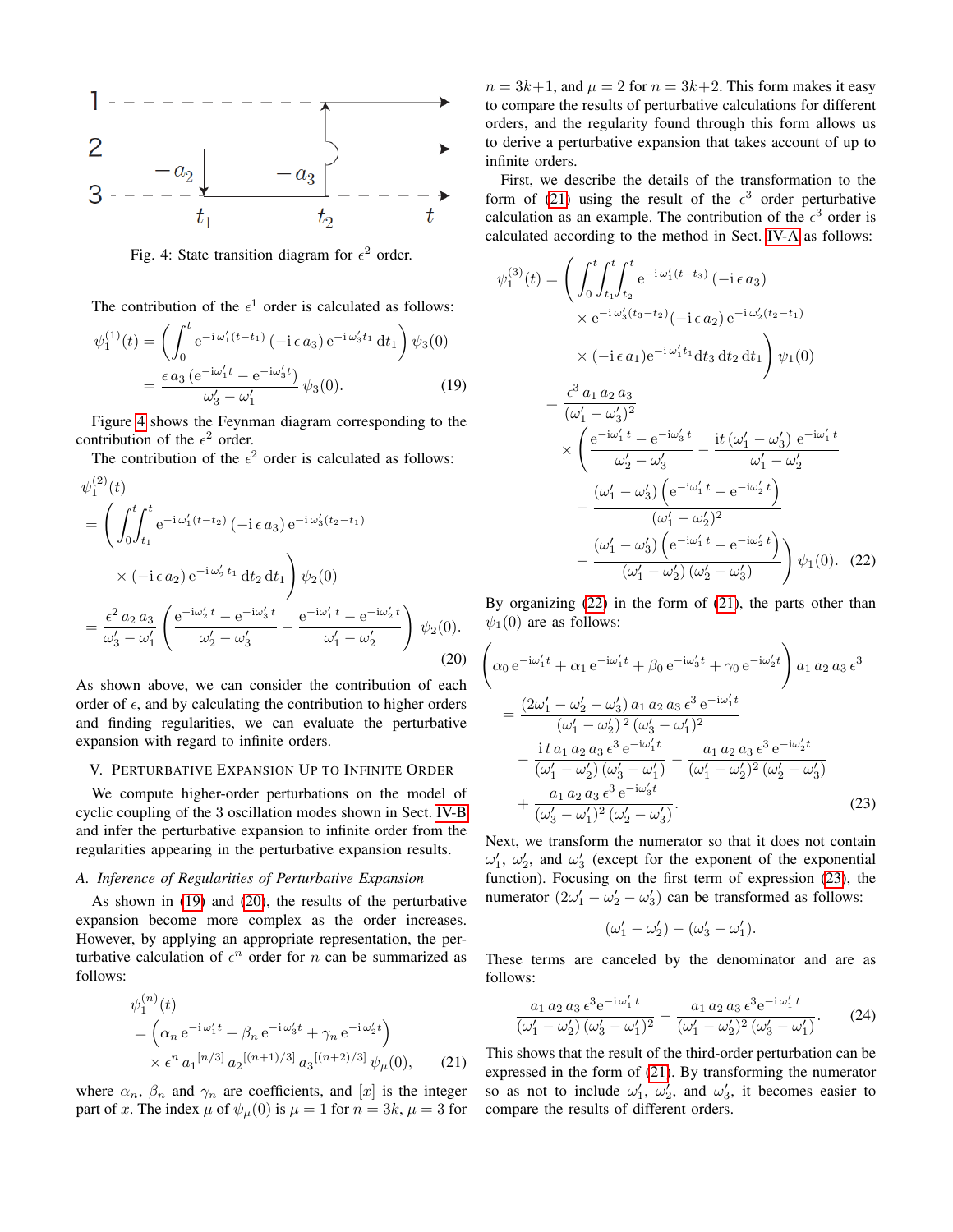So far, we have used third-order perturbations as an example. For higher-order perturbation contributions, higher-order  $\omega'_1$ ,  $\omega'_2$ , and  $\omega'_3$  appear in the numerator. However, it is possible to remove  $\omega'_1$ ,  $\omega'_2$ , and  $\omega'_3$  from the numerator by the same operation. To check this, we start by considering how  $\alpha_m$  can be written for arbitrary  $m$ . Classifying the order of perturbation n into the 3 moduli, we consider the case where  $n = 3k$ (where  $k$  denotes the number of state transitions). The cases where  $n = 3k + 1$  and  $n = 3k + 2$  are discussed later. Let the denominator of  $\alpha_n$  be  $(\omega'_1 - \omega'_2)^{n-k} (\omega'_3 - \omega'_1)^{n-k}$ . Organizing the numerator by terms proportional to  $(it)^m$  $(m = 0, 1, \ldots, k)$ , we obtain

$$
\alpha_n = \frac{\sum_{l=0}^{k} (i \, t)^m \sum_{l=0}^{k-m} r_{lk}^{(\alpha)} \, (\omega'_1 - \omega'_2)^{k-l} \, (\omega'_3 - \omega'_1)^{l+m}}{(\omega'_1 - \omega'_2)^{n-k} \, (\omega'_3 - \omega'_1)^{n-k}}, \tag{25}
$$

where  $r_{lk}^{(\alpha)}$  is a constant determined for each combination of l and  $k$ . Similarly,

$$
\beta_n = \frac{\sum_{m=0}^{k} (i \, t)^m \sum_{l=0}^{k-m-1} r_{lk}^{(\beta)} (\omega'_2 - \omega'_3)^{k-l} (\omega'_3 - \omega'_1)^{l+m}}{(\omega'_2 - \omega'_3)^{n-k} (\omega'_3 - \omega'_1)^{n-k}}
$$
\n
$$
\sum_{l=0}^{k} (i \, t)^m \sum_{l=0}^{k-m-1} r_{lk}^{(\gamma)} (\omega'_2 - \omega'_3)^{k-l} (\omega'_1 - \omega'_2)^{l+m}
$$
\n(26)

$$
\gamma_n = \frac{\overline{n=0}}{(\omega_2' - \omega_3')^{n-k} (\omega_1' - \omega_2')^{n-k}},
$$
\n(27)

where  $r_{lk}^{(\beta)}$  and  $r_{lk}^{(\gamma)}$  are constants determined for each l and  $k$ , respectively, and the empty sum is defined as  $0$ .

In [\(25\)](#page-6-0)–[\(27\)](#page-6-1), each term in the numerator can be reduced. Only the constants  $r_{lk}^{(\alpha)}$ ,  $r_{lk}^{(\beta)}$ , or  $r_{lk}^{(\gamma)}$  and  $(it)^m$  remain in the numerator of each fraction after the reduction. Since expres-sion [\(24\)](#page-5-6) is in reduced form and corresponds to the part  $k = 1$ ,  $m = 0$  of expression [\(25\)](#page-6-0), it can be written as two terms,  $l = 0$ and  $l = k - m = 1$ . After transforming the numerator into a constant, each term is uniquely determined from the number of cycles of the state transition  $k$ ,  $l$  in expression [\(25\)](#page-6-0), and the power m of it. Accordingly, in the following, each term of  $\alpha_n$ in expression [\(21\)](#page-5-3), after transforming it so as not to include  $\omega'_1$ ,  $\omega'_2$ , and  $\omega'_3$  in the numerator, is denoted as  $T_\alpha^{(n)}(k, l, m)$ . That is, it is defined as follows:

$$
T_{\alpha}^{(n)}(k, l, m)
$$
  
\n
$$
:= \frac{(i t)^m r_{lk}^{(\alpha)} (\omega'_1 - \omega'_2)^{k-l} (\omega'_3 - \omega'_1)^{l+m}}{(\omega'_1 - \omega'_2)^{n-k} (\omega'_3 - \omega'_1)^{n-k}}
$$
  
\n
$$
\times \epsilon^n a_1^{[n/3]} a_2^{[(n+1)/3]} a_3^{[(n+2)/3]} e^{-i \omega'_1 t}.
$$
 (28)

We denote  $\beta_n$  and  $\gamma_n$  as  $T_\beta^{(n)}$  $T_{\beta}^{(n)}(k,l,m)$  and  $T_{\gamma}^{(n)}(k,l,m)$ , respectively. Using these terms, [\(21\)](#page-5-3) can be written as follows:

$$
\psi_1^{(n)}(t) = \sum_{m=0}^k \sum_{l=0}^{k-m} T_\alpha^{(n)}(k, l, m) \psi_\mu(0) + \sum_{m=0}^k \sum_{l=0}^{k-m-1} \left( T_\beta^{(n)}(k, l, m) + T_\gamma^{(n)}(k, l, m) \right) \psi_\mu(0).
$$
\n(29)

Next, we explain regularities found in the results obtained by the transformation so that their numerators do not include  $\omega'_1$ ,  $\omega'_2$ , or  $\omega'_3$ , and generalize to an infinite order perturbative expansion.

<span id="page-6-0"></span>In the following, we show expressions [\(21\)](#page-5-3) for the third- , sixth-, and ninth-order perturbations and give details of regularities that can be found there. First, for the third-order perturbation, to simplify the expression, the quantity divided by  $\psi_1(0)$  is shown as follows:

$$
\psi_{1}^{(3)}(t)
$$
\n
$$
= T_{\alpha}(1,0,0) + T_{\alpha}(1,1,0) + T_{\alpha}(1,0,1) + T_{\beta}(1,0,0)
$$
\n
$$
+ T_{\gamma}(1,0,0)
$$
\n
$$
= \frac{a_{1} a_{2} a_{3} \epsilon^{3} e^{-i \omega'_{1} t}}{(\omega'_{1} - \omega'_{2}) (\omega'_{3} - \omega'_{1})^{2}} - \frac{a_{1} a_{2} a_{3} \epsilon^{3} e^{-i \omega'_{1} t}}{(\omega'_{1} - \omega'_{2})^{2} (\omega'_{3} - \omega'_{1})}
$$
\n
$$
- \frac{it a_{1} a_{2} a_{3} \epsilon^{3} e^{-i \omega'_{1} t}}{(\omega'_{1} - \omega'_{2}) (\omega'_{3} - \omega'_{1})} - \frac{a_{1} a_{2} a_{3} \epsilon^{3} e^{-i \omega'_{2} t}}{(\omega'_{1} - \omega'_{2})^{2} (\omega'_{2} - \omega'_{3})}
$$
\n
$$
+ \frac{a_{1} a_{2} a_{3} \epsilon^{3} e^{-i \omega'_{3} t}}{(\omega'_{3} - \omega'_{1})^{2} (\omega'_{2} - \omega'_{3})}.
$$
\n(30)

<span id="page-6-1"></span>Next, the sixth-order perturbative calculation is also organized as a quantity divided by  $\psi_1(0)$  to simplify the expression, as follows:

$$
\frac{\psi_1^{(6)}(t)}{\psi_1(0)} = T_{\alpha}(2,0,0) + T_{\alpha}(2,1,0) + T_{\alpha}(2,2,0) + T_{\alpha}(2,0,1) + T_{\alpha}(2,1,1) + T_{\alpha}(2,0,2) + T_{\beta}(2,0,0) + T_{\beta}(2,1,0) + T_{\beta}(2,0,1) + T_{\gamma}(2,0,0) + T_{\gamma}(2,1,0) + T_{\gamma}(2,0,1) = \frac{3 a_1^2 a_2^2 a_3^2 \epsilon^6 e^{-i\omega_1' t}}{(\omega_1' - \omega_2')^2 (\omega_3' - \omega_1')^4} - \frac{4 a_1^2 a_2^2 a_3^2 \epsilon^6 e^{-i\omega_1' t}}{(\omega_1' - \omega_2')^3 (\omega_3' - \omega_1')^3} + \frac{3 a_1^2 a_2^2 a_3^2 \epsilon^6 e^{-i\omega_1' t}}{(\omega_1' - \omega_2')^4 (\omega_3' - \omega_1')^2} - \frac{2 a_1^2 a_2^2 a_3^2 \epsilon^6 i t e^{-i\omega_1' t}}{(\omega_1' - \omega_2')^2 (\omega_3' - \omega_1')^3} + \frac{2 a_1^2 a_2^2 a_3^2 \epsilon^6 i t e^{-i\omega_1' t}}{(\omega_1' - \omega_2')^3 (\omega_3' - \omega_1')^2} + \frac{a_1^2 a_2^2 a_3^2 \epsilon^6 (it)^2 e^{-i\omega_1' t}}{2 (\omega_1' - \omega_2')^2 (\omega_3' - \omega_1')^2} - \frac{3 a_1^2 a_2^2 a_3^2 \epsilon^6 e^{-i\omega_3' t}}{(\omega_2' - \omega_3')^2 (\omega_3' - \omega_1')^4} + \frac{2 a_1^2 a_2^2 a_3^2 \epsilon^6 e^{-i\omega_3' t}}{(\omega_2' - \omega_3')^3} - \frac{a_1^2 a_2^2 a_3^2 \epsilon^6 i t e^{-i\omega_2' t}}{(\omega_2' - \omega_3')^2 (\omega_3' - \omega_1')^3} - \frac{a_1^2 a_2^2 a_3^2 \epsilon^6 e^{-i\omega_2
$$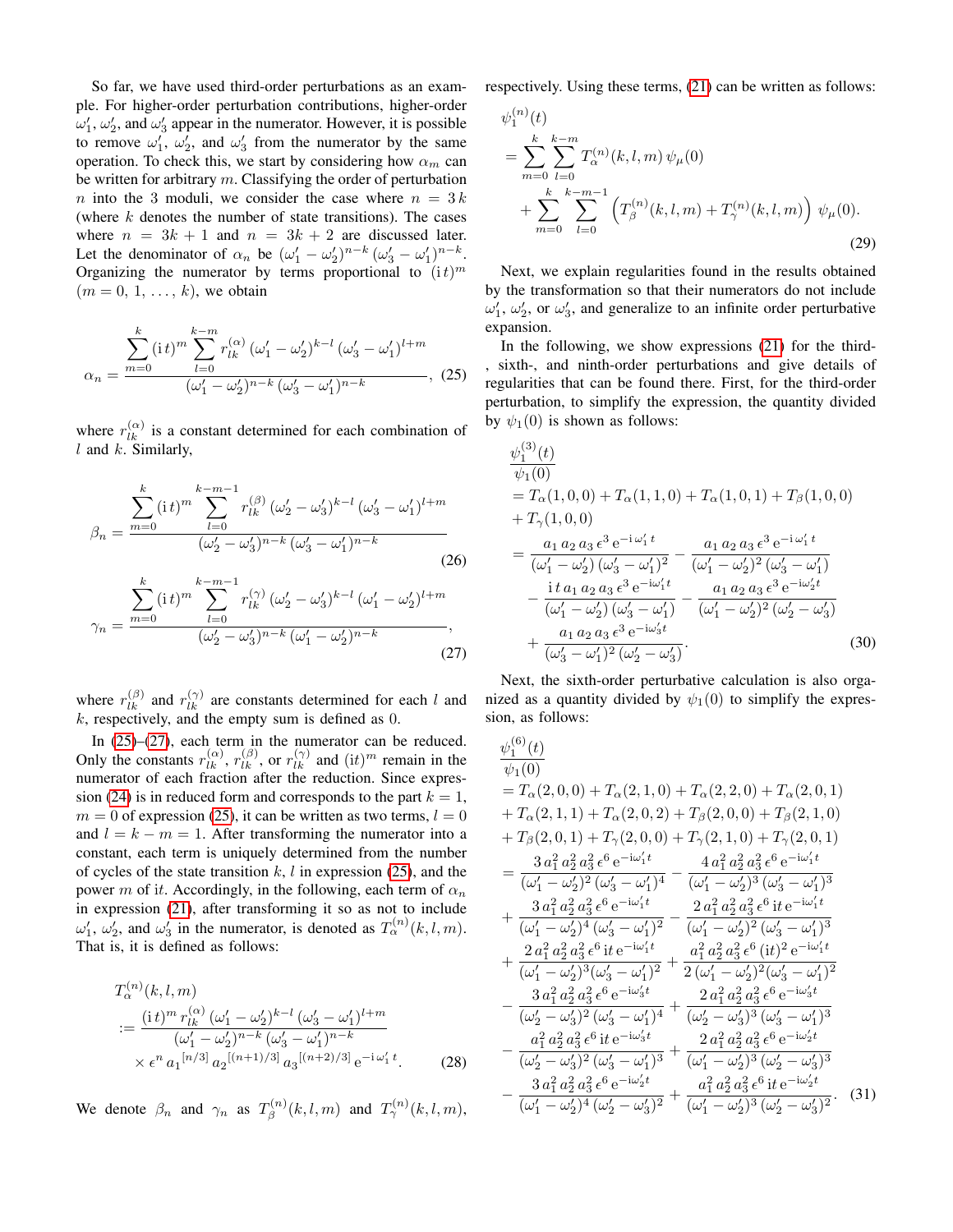Next, the ninth-order perturbative calculation is also organized as a quantity divided by  $\psi_1(0)$  to simplify the expression, as follows:

$$
\begin{array}{l} {\displaystyle \frac{\psi_1^{(9)}(t)}{\psi_1(0)}} \\ {\displaystyle =T_\alpha(3,0,0)+T_\alpha(3,1,0)+T_\alpha(3,2,0)+T_\alpha(3,3,0) \\ {\displaystyle +T_\alpha(3,0,1)+T_\alpha(3,1,1)+T_\alpha(3,2,1)+T_\alpha(3,0,2)} \\ {\displaystyle +T_\alpha(3,1,2)+T_\alpha(3,0,3)+T_\beta(3,0,0)+T_\beta(3,1,0) \\ {\displaystyle +T_\beta(3,2,0)+T_\beta(3,0,1)+T_\beta(3,1,1)+T_\beta(3,0,2)} \\ {\displaystyle +T_\gamma(3,0,0)+T_\gamma(3,1,0)+T_\gamma(3,2,0)+T_\gamma(3,0,1) \\ {\displaystyle +T_\gamma(3,1,1)+T_\gamma(3,0,2)} \\ {\displaystyle =\frac{10\,a_1^3\,a_2^3\,a_3^3\,e^9\,{\rm e}^{-{\rm i}\omega_1^\prime t}}{(\omega_1^\prime-\omega_2^\prime)^3\,(\omega_3^\prime-\omega_1^\prime)^6}-\frac{18\,a_1^3\,a_2^3\,a_3^3\,e^9\,{\rm e}^{-{\rm i}\omega_1^\prime t}}{(\omega_1^\prime-\omega_2^\prime)^5\,(\omega_3^\prime-\omega_1^\prime)^5} \\ {\displaystyle +\frac{18\,a_1^3\,a_2^3\,a_3^3\,e^9\,{\rm e}^{-{\rm i}\omega_1^\prime t}}{(\omega_1^\prime-\omega_2^\prime)^5\,(\omega_3^\prime-\omega_1^\prime)^4}-\frac{10\,a_1^3\,a_2^3\,a_3^3\,e^9\,{\rm e}^{-{\rm i}\omega_1^\prime t}}{(\omega_1^\prime-\omega_2^\prime)^6\,(\omega_3^\prime-\omega_1^\prime)^3} \\ {\displaystyle -\frac{6\,a_1^3\,a_2^3\,a_3^3\,e^9\,{\rm i}\,{\rm e}^{-{\rm i}\omega_1^\prime t}}{(\omega_1^\prime-\omega_2^\prime)^5\,(\omega_3^\prime-\omega_1^\prime)^4}}-\frac{10\,a_1^3\,a_2^3\,a_3^3\,e^9\,{\rm i}{\rm e}^{-{\rm i}\omega_1^\prime t}}{(\omega
$$

Next, we describe regularities that can be found in the results of the perturbative calculations. We infer the general form of the perturbative expansion by adding up the appropriate terms in the organized expressions. The zeroorder perturbation solution is represented by a single term as follows:

$$
\psi_1^{(0)}(t) = T_\alpha(0,0,0) \psi_1(0) = e^{-i\omega_1' t} \psi_1(0).
$$

Based on the above, consider this sum:

$$
\sum_{m=0}^{\infty} T_{\alpha}(m, 0, m)
$$
  
=  $T_{\alpha}(0, 0, 0) + T_{\alpha}(1, 0, 1) + T_{\alpha}(2, 0, 2) + \cdots$   
=  $e^{-i\omega_1' t} \left[ 1 - \frac{a_1 a_2 a_3 \epsilon^3 i t}{(\omega_1' - \omega_2') (\omega_3' - \omega_1')} \right]$ 

$$
+\frac{1}{2!} \frac{a_1^2 a_2^2 a_3^2 \epsilon^6 (it)^2}{(\omega_1' - \omega_2')^2 (\omega_3' - \omega_1')^2} -\frac{1}{3!} \frac{a_1^3 a_2^3 a_3^3 \epsilon^9 (it)^3}{(\omega_1' - \omega_2')^3 (\omega_3' - \omega_1')^3} + \cdots \bigg].
$$
 (33)

Now, we define

<span id="page-7-3"></span><span id="page-7-2"></span>
$$
X := \frac{a_1 a_2 a_3 \epsilon^3}{(\omega'_1 - \omega'_2)(\omega'_3 - \omega'_1)},
$$
(34)

so

$$
\sum_{m=0}^{\infty} T_{\alpha}(m, 0, m)
$$
  
=  $e^{-i\omega'_{1}t} \left(1 - (i X t) + \frac{1}{2!} (i X t)^{2} - \frac{1}{3!} (i X t)^{3} + \cdots \right)$   
=  $e^{-i\omega'_{1}t} e^{-i X t}.$  (35)

Next, the summation with  $T_\alpha(1, 0, 0)$  as the initial term is as follows:

$$
\sum_{m=0}^{\infty} T_{\alpha}(1+m,0,m)
$$
\n
$$
= T_{\alpha}(1,0,0) + T_{\alpha}(2,0,1) + T_{\alpha}(3,0,2) + \cdots
$$
\n
$$
= \frac{a_1 a_2 a_3 \epsilon^3 e^{-i\omega_1' t}}{(\omega_1' - \omega_2') (\omega_3' - \omega_1')^2} - \frac{2 a_1^2 a_2^2 a_3^2 \epsilon^6 i t e^{-i\omega_1' t}}{(\omega_1' - \omega_2')^2 (\omega_3' - \omega_1')^3}
$$
\n
$$
+ \frac{3 a_1^3 a_2^3 a_3^3 \epsilon^9 (it)^2 e^{-i\omega_1' t}}{2 (\omega_1' - \omega_2')^3 (\omega_3' - \omega_1')^4} - \frac{4 a_1^4 a_2^4 a_3^4 \epsilon^{12} (it)^3 e^{-i\omega_1' t}}{6 (\omega_1' - \omega_2')^4 (\omega_3' - \omega_1')^5}
$$
\n
$$
+ \cdots
$$
\n
$$
= \frac{e^{-i\omega_1' t} X}{(\omega_3' - \omega_1')} \left(1 - 2 (iXt) + \frac{3}{2!} (iXt)^2 - \frac{4}{3!} (iXt)^3 + \cdots \right). \tag{36}
$$

Next, the summation with  $T_{\alpha}(2, 0, 0)$  as the initial term is as follows:

<span id="page-7-0"></span>
$$
\sum_{m=0}^{\infty} T_{\alpha}(2+m,0,m)
$$
\n
$$
= T_{\alpha}(2,0,0) + T_{\alpha}(3,0,1) + T_{\alpha}(4,0,2) + \cdots
$$
\n
$$
\frac{3 a_1^2 a_2^2 a_3^2 \epsilon^3 \exp(-i\omega_1' t)}{(\omega_1' - \omega_2')^2 (\omega_3' - \omega_1')^4} - \frac{6 a_1^3 a_2^3 a_3^3 \epsilon^9 \text{ it } \exp(-i\omega_1' t)}{(\omega_1' - \omega_2')^3 (\omega_3' - \omega_1')^5}
$$
\n
$$
+ \frac{10 a_1^4 a_2^4 a_3^4 \epsilon^{12} (\text{it})^2 \exp(-i\omega_1' t)}{2 (\omega_1' - \omega_2')^4 (\omega_3' - \omega_1')^6} + \cdots
$$
\n
$$
= \frac{e^{-i\omega_1' t} X^2}{(\omega_3' - \omega_1')^2} \left(3 - 6 (\text{i} X t) + \frac{10}{2!} (\text{i} X t)^2 + \cdots \right). \quad (37)
$$

<span id="page-7-1"></span>By deriving the regularity from equations [\(36\)](#page-7-0) and [\(37\)](#page-7-1), for the summation with  $T_{\alpha}(k, 0, 0)$   $(k \neq 0)$  as the initial term, we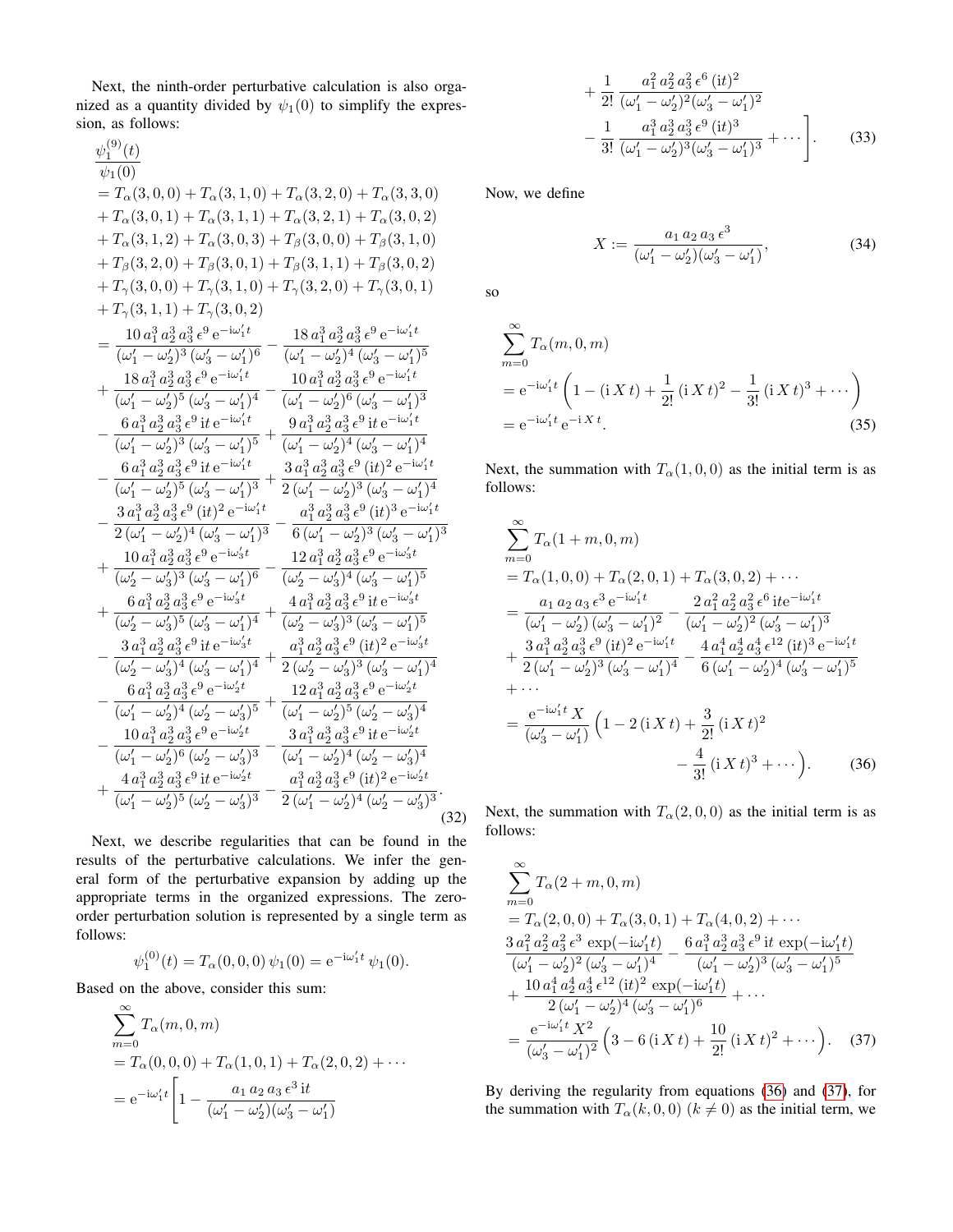obtain

$$
\sum_{m=0}^{\infty} T_{\alpha}(k+m,0,m)
$$
\n
$$
= \frac{e^{-i\omega'_{1}t} X^{k}}{(\omega'_{3} - \omega'_{1})^{k}} {2k-1 \choose k} \sum_{m=0}^{\infty} \frac{(2k)_{m}}{(k)_{m}} \frac{1}{m!} (-i X t)^{m}
$$
\n
$$
= \frac{e^{-i\omega'_{1}t} X^{k}}{(\omega'_{3} - \omega'_{1})^{k}} {2k-1 \choose k} {}_{1}F_{1} (2k; k; -i X t), \qquad (38)
$$

where  $(x)<sub>m</sub>$  is the Pochhammer symbol defined as

$$
(x)_0 := 1
$$
,  $(x)_m := \prod_{y=0}^{m-1} (x+y)$   $(m = 1, 2, ...).$ 

Also, the transformation from the first line to the second line uses the hypergeometric series as follows:

$$
{}_1F_1(a;b;z) := \sum_{\ell=0}^{\infty} \frac{(a)_{\ell}}{(b)_{\ell}} \frac{z^{\ell}}{\ell!}
$$

.

By deriving the regularity for  $l = 1$  by the same procedure as from  $(35)$  to  $(38)$ , we obtain

$$
\sum_{m=0}^{\infty} T_{\alpha}(k+m,1,m)
$$
\n
$$
= -\frac{e^{-i\omega'_{1}t} X^{k}}{(\omega'_{3} - \omega'_{1})^{k}} \frac{\omega'_{3} - \omega'_{1}}{\omega'_{1} - \omega'_{2}} {2k - 2 \choose k - 1} {k \choose 1}
$$
\n
$$
\times \sum_{m=0}^{\infty} \frac{(2k-1)_{m}(k+1)_{m}}{(k)_{m}(k)_{m}} \frac{1}{m!} (-i X t)^{m}
$$
\n
$$
= -\frac{e^{-i\omega'_{1}t} X^{k}}{(\omega'_{3} - \omega'_{1})^{k}} \frac{\omega'_{3} - \omega'_{1}}{\omega'_{1} - \omega'_{2}} {2k - 2 \choose k - 1} {k \choose 1}
$$
\n
$$
\times {}_{2}F_{2}(2k-1, k+1; k, k; -i X t),
$$
\n(39)

where the transformation from the first line to the second line uses the hypergeometric series,

$$
{}_2F_2(a,b;c,d;z) := \sum_{\ell=0}^{\infty} \frac{(a)_{\ell}(b)_{\ell}}{(c)_{\ell}(d)_{\ell}} \frac{z^{\ell}}{\ell!}.
$$
 (40)

Similarly, the case of  $l = 2$  is as follows:

$$
\sum_{m=0}^{\infty} T_{\alpha}(k+m,2,m)
$$
\n
$$
= \frac{e^{-i\omega_1' t} X^k}{(\omega_3' - \omega_1')^k} \left(\frac{\omega_3' - \omega_1'}{\omega_1' - \omega_2'}\right)^2 \binom{2k-3}{k-2} \binom{k+1}{2}
$$
\n
$$
\times \sum_{m=0}^{\infty} \frac{(2k-2)_m (k+2)_m}{(k)_m (k)_m} \frac{1}{m!} (-i X t)^m
$$
\n
$$
= \frac{e^{-i\omega_1' t} X^k}{(\omega_3' - \omega_1')^k} \left(\frac{\omega_3' - \omega_1'}{\omega_1' - \omega_2'}\right)^2 \binom{2k-3}{k-2} \binom{k+1}{2}
$$
\n
$$
\times {}_2F_2(2k-2, k+2; k, k; -i X t).
$$
\n(41)

From expressions [\(38\)](#page-8-0), [\(39\)](#page-8-1), and [\(41\)](#page-8-2), except for the case where  $k = l = 0$  (the series of [\(35\)](#page-7-2)), we can derive the following regularity for general k,  $l$  (k,  $l = 0, 1, \ldots$ ),

<span id="page-8-3"></span>
$$
\sum_{m=0}^{\infty} T_{\alpha}(k+m, l, m)
$$
  
=  $(-1)^l \frac{e^{-i\omega_1' t} X^k}{(\omega_3' - \omega_1')^k} \left(\frac{\omega_3' - \omega_1'}{\omega_1' - \omega_2'}\right)^l$   
 $\times \binom{2k - l - 1}{k - l} \binom{k + l - 1}{l}$   
 $\times {}_2F_2(2k - l, k + l; k, k; -i X t).$  (42)

<span id="page-8-0"></span>When  $k = l = 0$ , the right-hand side of [\(42\)](#page-8-3) is  $e^{-i\omega_1 t}$ . Considering this, the sum of the perturbations on k for  $n = 3k$ up to infinite order is as follows:

$$
\sum_{k=0}^{\infty} \sum_{m=0}^{k} \sum_{l=0}^{k-m} T_{\alpha}(k, l, m) = \sum_{k=0}^{\infty} \sum_{l=0}^{k} \sum_{m=0}^{\infty} T_{\alpha}(k+m, l, m)
$$
  
= 
$$
\sum_{k=0}^{\infty} \left[ \sum_{l=0}^{k} (-1)^{l} \frac{e^{-i\omega'_{1}t} X^{k}}{(\omega'_{3} - \omega'_{1})^{k}} \left( \frac{\omega'_{3} - \omega'_{1}}{\omega'_{1} - \omega'_{2}} \right)^{l}
$$
  

$$
\times \left( \frac{2k - l - 1}{k - l} \right) \left( \frac{k + l - 1}{l} \right)
$$
  

$$
\times {}_{2}F_{2}(2k - l, k + l; k, k; -i X t)
$$
  
+ 
$$
e^{-i\omega'_{1}t} (e^{-iXt} - 1),
$$
 (43)

<span id="page-8-4"></span><span id="page-8-1"></span>where binomial coefficients taking negative arguments follow the definition in reference [\[24\]](#page-15-17). So far, we have only added up the terms whose order of perturbative expansion is  $n = 3k$  $(k = 0, 1, ...)$  and that are proportional to  $e^{-i\omega_1 t}$ . There are also terms proportional to  $e^{-i\omega_3 t}$  and  $e^{-i\omega_2 t}$ , and considering the case where the order of the perturbative expansion is  $n =$  $3k + 1$  and  $n = 3k + 2$ , to calculate  $\psi_1(t)$  of [\(17\)](#page-4-3), we need to use nine expressions in total, including the expression [\(43\)](#page-8-4). For the other eight expressions, the same argument can be used to find the regularity as in expressions [\(25\)](#page-6-0) to [\(43\)](#page-8-4). Let expression [\(43\)](#page-8-4) other than  $e^{-i\omega_1 t}$  be  $A_1$ , which is as follows:

$$
\sum_{k=0}^{\infty} \sum_{m=0}^{k} \sum_{l=0}^{k-m} T_{\alpha}(k, l, m) = A_1 \psi_1(0) e^{-i\omega'_1 t}.
$$

Similarly, the terms for  $e^{-i\omega_1 t}$ ,  $e^{-i\omega_3 t}$ , and  $e^{-i\omega_2 t}$  are  $A_\mu$ ,  $B_\mu$ , and  $C_{\mu}$  ( $\mu = 1, 2, 3$ ), respectively; terms with perturbation orders of  $n = 3k$ ,  $n = 3k + 1$ , and  $n = 3k + 2$  are denoted by the subscript  $\mu$  as 1, 3, and 2, respectively. It follows that the overall structure of the solution  $\psi_1(t)$  for state 1 can be written as follows:

<span id="page-8-5"></span><span id="page-8-2"></span>
$$
\psi_1(t) = (A_1 \psi_1(0) + A_3 \psi_3(0) + A_2 \psi_2(0)) e^{-i\omega'_1 t}
$$
  
+ 
$$
(B_1 \psi_1(0) + B_3 \psi_3(0) + B_2 \psi_2(0)) e^{-i\omega'_3 t}
$$
  
+ 
$$
(C_1 \psi_1(0) + C_3 \psi_3(0) + C_2 \psi_2(0)) e^{-i\omega'_2 t}.
$$
 (44)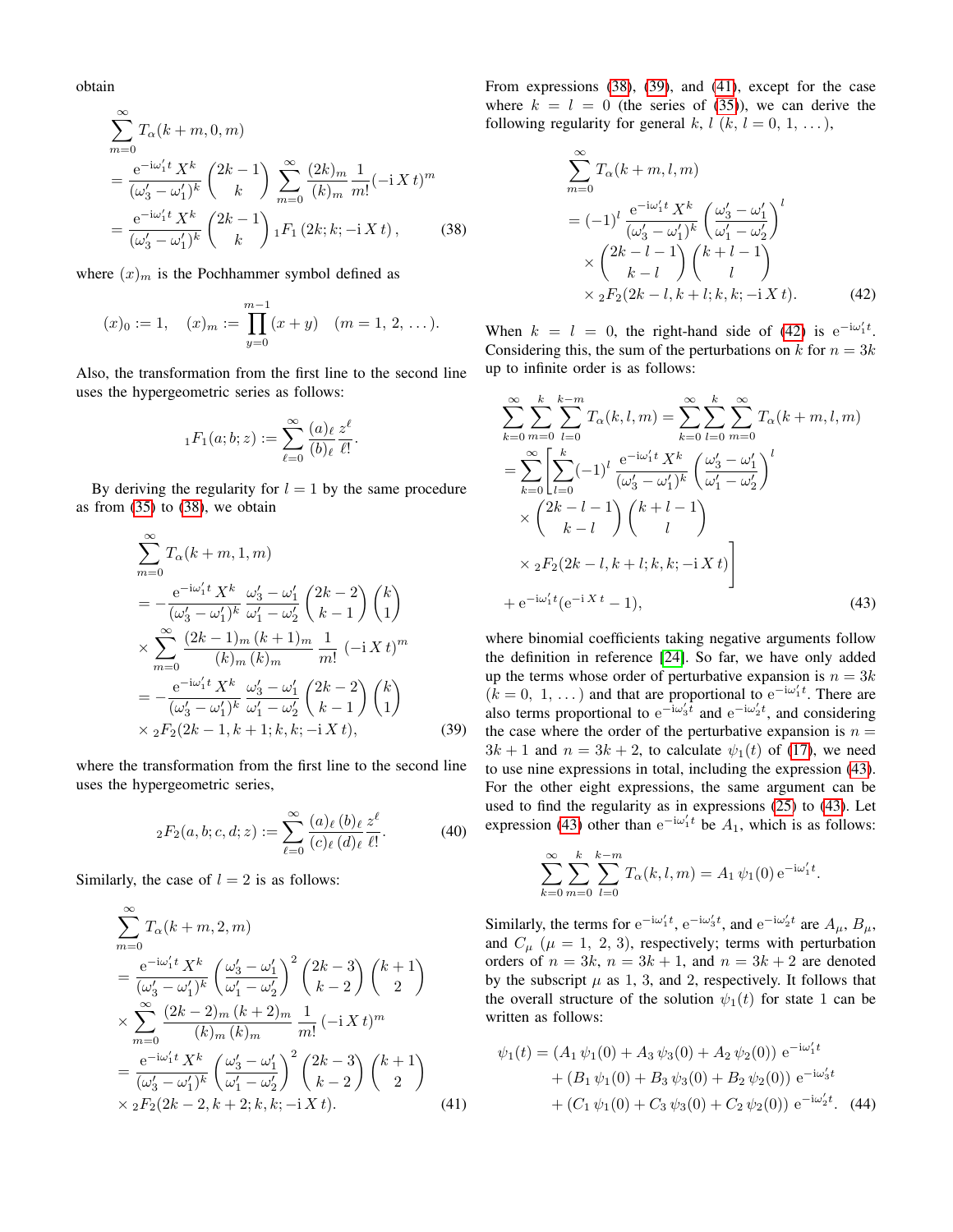In the following, we describe  $A_1$ ,  $A_3$ ,  $A_2$ ,  $B_1$ ,  $B_3$ ,  $B_2$ ,  $C_1$ ,  $C_3$ , and  $C_2$  in detail. As in [\(34\)](#page-7-3), we define Y and Z as follows:

$$
Y := \frac{a_1 a_2 a_3 \epsilon^3}{(\omega'_2 - \omega'_3) (\omega'_3 - \omega'_1)}
$$
  

$$
Z := \frac{a_1 a_2 a_3 \epsilon^3}{(\omega'_1 - \omega'_2) (\omega'_2 - \omega'_3)}.
$$

Then, each expression can be written as follows:

$$
A_{1} = \sum_{k=0}^{\infty} \left[ \sum_{l=0}^{k} (-1)^{l} \frac{X^{k}}{(\omega_{3}^{l} - \omega_{1}^{l})^{k}} \left( \frac{\omega_{3}^{l} - \omega_{1}^{l}}{\omega_{1}^{l} - \omega_{2}^{l}} \right)^{l} \right] \times \left( \frac{2k - l - 1}{k - l} \right) \left( \frac{k + l - 1}{l} \right) \times {}_{2}F_{2}(2k - l, k + l; k, k; -i X t) + e^{-i X t} - 1,
$$
\n(45)

$$
A_3 = \sum_{k=0}^{\infty} \left[ \sum_{l=0}^k (-1)^l \frac{a_3 \epsilon}{\omega'_3 - \omega'_1} \frac{X^k}{(\omega'_3 - \omega'_1)^k} \left( \frac{\omega'_3 - \omega'_1}{\omega'_1 - \omega'_2} \right)^l \right]
$$

$$
\times \left( \frac{2k - l}{k - l} \right) \left( \frac{k + l - 1}{l} \right)
$$

$$
\times {}_{2}F_{2}(2k-l+1,k+l;k,k+1;-i X t)\Bigg],\qquad(46)
$$

$$
A_{2} =
$$

$$
\sum_{k=0}^{\infty} \left[ \sum_{l=0}^{k} (-1)^{l+1} \frac{a_2 a_3 \epsilon^2}{(\omega'_1 - \omega'_2)(\omega'_3 - \omega'_1)} \frac{X^k}{(\omega'_3 - \omega'_1)^k} \times \left( \frac{\omega'_3 - \omega'_1}{\omega'_1 - \omega'_2} \right)^l \binom{2k - l}{k - l} \binom{k + l}{l} \times {}_2F_2(2k - l + 1, k + l + 1; k + 1, k + 1; -i X t) \right],
$$
\n(47)

$$
B_{1} = \sum_{k=1}^{\infty} \left[ \sum_{l=0}^{k-1} (-1)^{k+l+1} \frac{Y^{k}}{(\omega_{3}^{\prime} - \omega_{1}^{\prime})^{k}} \left( \frac{\omega_{3}^{\prime} - \omega_{1}^{\prime}}{\omega_{2}^{\prime} - \omega_{3}^{\prime}} \right)^{l} \right] \times \left( \frac{2k - l - 1}{k - l - 1} \right) \left( \frac{k + l - 1}{l} \right) \times {}_{2}F_{2}(2k - l, k + l; k, k + 1; -iYt) \Bigg], \tag{48}
$$
\n
$$
B_{2} = \left( \frac{\sum_{l=0}^{k-1} (-1)^{k+l+1} \left( \frac{\omega_{3}^{\prime}}{\omega_{3}^{\prime}} - \frac{\omega_{3}^{\prime}}{\omega_{3}^{\prime}} \right)^{l}}{\omega_{3}^{\prime}} \right) \times \left( \frac{\sum_{l=0}^{k-1} (-1)^{k+l+1} \left( \frac{\omega_{3}^{\prime}}{\omega_{3}^{\prime}} - \frac{\omega_{3}^{\prime}}{\omega_{3}^{\prime}} \right)^{l}} \right), \tag{48}
$$

$$
\sum_{k=0}^{\infty} \left[ \sum_{l=0}^{k} (-1)^{k+l+1} \frac{a_3 \epsilon}{\omega'_3 - \omega'_1} \frac{Y^k}{(\omega'_3 - \omega'_1)^k} \left( \frac{\omega'_3 - \omega'_1}{\omega'_2 - \omega'_3} \right)^l \right] \times \left( \frac{2k - l}{k - l} \right) \left( \frac{k + l - 1}{l} \right) \times {}_{2}F_2(2k - l + 1, k + l; k, k + 1; -iY t) \right], \tag{49}
$$

$$
B_2 = \sum_{k=0}^{\infty} \left[ \sum_{l=0}^{k} (-1)^{k+l+1} \frac{a_2 a_3 \epsilon^2}{(\omega'_2 - \omega'_3)(\omega'_3 - \omega'_1)} \frac{Y^k}{(\omega'_3 - \omega'_1)^k} \right] \times \left( \frac{\omega'_3 - \omega'_1}{\omega'_2 - \omega'_3} \right)^l \binom{2k - l}{k - l} \binom{k + l}{l} \times {}_2F_2(2k - l + 1, k + l + 1; k + 1, k + 1; -iYt) \Bigg],
$$
\n(50)

$$
C_1 = \sum_{k=1}^{\infty} \left[ \sum_{l=0}^{k-1} (-1)^{l+1} \frac{Z^k}{(\omega_1' - \omega_2')^k} \left( \frac{\omega_1' - \omega_2'}{\omega_2' - \omega_3'} \right)^l \right] \times \left( \frac{2k - l - 1}{k - l - 1} \right) \left( \frac{k + l - 1}{l} \right) \times {}_2F_2(2k - l, k + l; k, k + 1; -i Z t) \right], \tag{51}
$$

<span id="page-9-0"></span>
$$
C_3 =
$$

$$
\sum_{k=1}^{\infty} \left[ \sum_{l=0}^{k-1} (-1)^l \frac{a_3 \epsilon}{\omega'_2 - \omega'_3} \frac{Z^k}{(\omega'_1 - \omega'_2)^k} \left( \frac{\omega'_1 - \omega'_2}{\omega'_2 - \omega'_3} \right)^l \right] \times \left( \frac{2k - l - 1}{k - l - 1} \right) \left( \frac{k + l}{l} \right) \times {}_2F_2(2k - l, k + l + 1; k + 1, k + 1; -i Z t) \right], \quad (52)
$$

$$
C_2 = \sum_{k=0}^{\infty} \left[ \sum_{l=0}^{k} (-1)^{k+l+1} \frac{a_2 a_3 \epsilon^2}{(\omega'_1 - \omega'_2)(\omega'_2 - \omega'_3)} \frac{Z^k}{(\omega'_1 - \omega'_2)^k} \right. \\
\left. \times \left( \frac{\omega'_1 - \omega'_2}{\omega'_2 - \omega'_3} \right)^l \binom{2k-l}{k-l} \binom{k+l}{l} \\
\times {}_2F_2(2k-l+1, k+l+1; k+1, k+1; -i Zt) \right].\n\tag{53}
$$

# <span id="page-9-1"></span>*B. Explicit Expression of Eigenfrequency and Higher-order Correction*

In the previous section, we formulated perturbative expansions up to infinite order using hypergeometric series, such as expressions [\(45\)](#page-9-0) to [\(53\)](#page-9-1). Using these expressions, we then investigate the change in eigenvalues due to the effect of the one-way link graph. Since the square root of the eigenvalue of the Laplacian matrix is eigenfrequency, we discuss eigenfrequency hereafter.

For example, the change in eigenfrequency  $\omega_1$  can be obtained from the change in the coefficient of the derivative of  $\psi_1(t)$  with time, so if the first term on the right-hand side of [\(44\)](#page-8-5) is organized as follows:

$$
(A_1 \psi_1(0) + A_3 \psi_3(0) + A_2 \psi_2(0)) e^{-i\omega'_1 t} \propto e^{-i\hat{\omega}_1 t},
$$

then,  $\hat{\omega}_1$  in the exponent is the eigenfrequency after the change.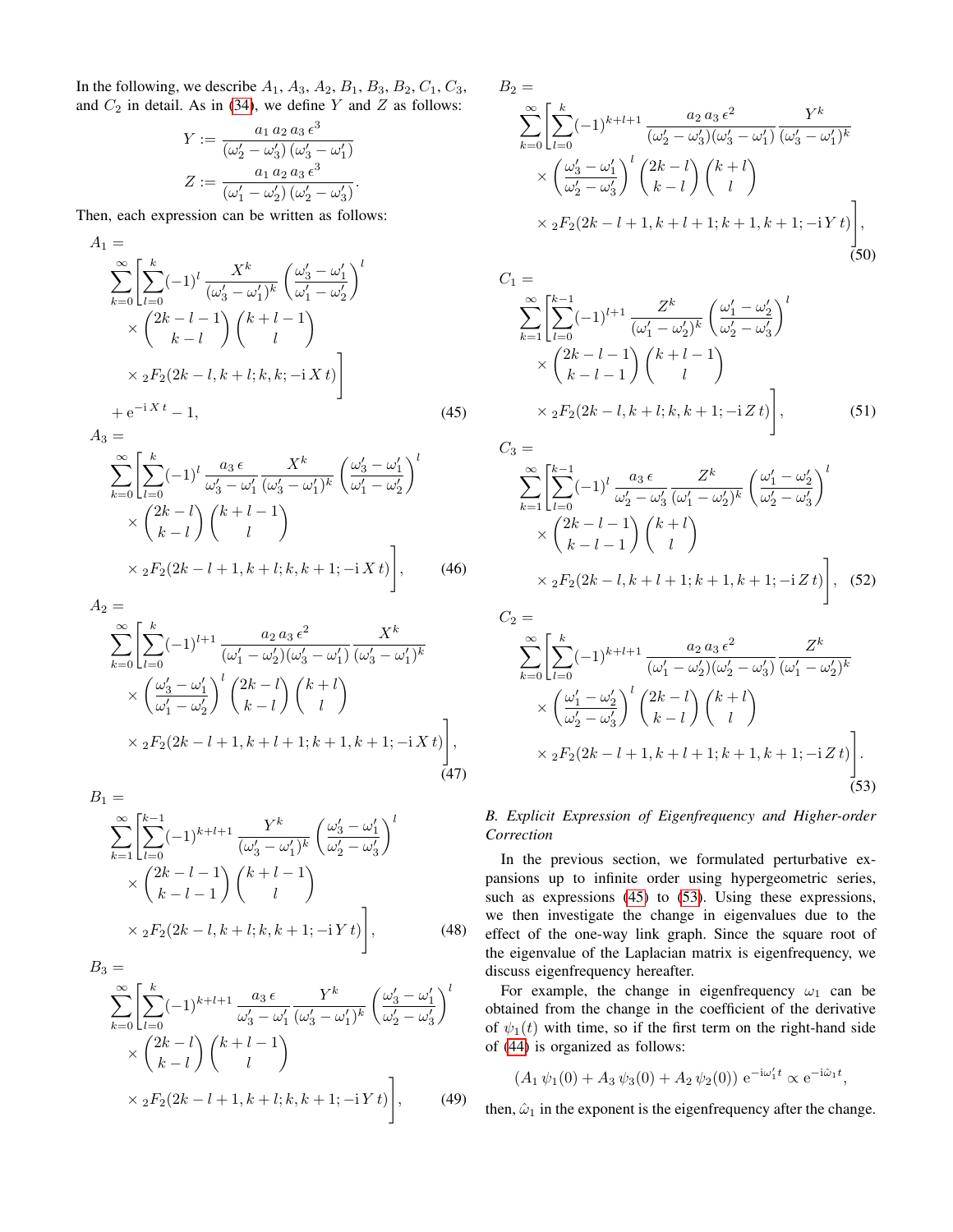With the use of the hypergeometric series, the part corresponding to the eigenfrequency is not explicitly expressed. For this reason, we expand it to explicitly show the part corresponding to  $e^{-i\hat{\omega}_1 t}$ .

By expanding equation [\(45\)](#page-9-0) and writing it specifically for  $k = 0, 1, 2, 3$ , we get

$$
A_{1} = e^{-iXt} \times 1
$$
  
\n
$$
+ e^{-iXt} \frac{X (1-iXt)}{\omega'_{3} - \omega'_{1}}
$$
  
\n
$$
-e^{-iXt} \frac{X (1-iXt)}{\omega'_{3} - \omega'_{1}} \frac{\omega'_{3} - \omega'_{1}}{\omega'_{1} - \omega'_{2}}
$$
  
\n
$$
+ e^{-iXt} \frac{X^{2} (6-6iXt + (-iXt)^{2})}{2(\omega'_{3} - \omega'_{1})^{2}}
$$
  
\n
$$
-e^{-iXt} \frac{X^{2} (4-5iXt + (-iXt)^{2}) \omega'_{3} - \omega'_{1}}{(\omega'_{3} - \omega'_{1})^{2}} \frac{\omega'_{3} - \omega'_{1}}{\omega'_{1} - \omega'_{2}}
$$
  
\n
$$
+ e^{-iXt} \frac{X^{2} (6-6iXt + (-iXt)^{2})}{2(\omega'_{3} - \omega'_{1})^{2}} \left(\frac{\omega'_{3} - \omega'_{1}}{\omega'_{1} - \omega'_{2}}\right)^{2}
$$
  
\n
$$
+ e^{-iXt} \frac{X^{3} (60-50iXt + 15(-iXt)^{2} + (-iXt)^{3})}{6(\omega'_{3} - \omega'_{1})^{3}}
$$
  
\n
$$
-e^{-iXt} \frac{X^{3} (36-44iXt + 13(-iXt)^{2} + (-iXt)^{3})}{2(\omega'_{3} - \omega'_{1})^{3}} \times \frac{\omega'_{3} - \omega'_{1}}{\omega'_{1} - \omega'_{2}}
$$
  
\n
$$
+ e^{-iXt} \frac{X^{3} (36-44iXt + 13(-iXt)^{2} + (-iXt)^{3})}{2(\omega'_{3} - \omega'_{1})^{3}} \times \left(\frac{\omega'_{3} - \omega'_{1}}{\omega'_{1} - \omega'_{2}}\right)^{2}
$$
  
\n
$$
-e^{-iXt} \frac{X^{3} (60-50iXt + 15(-iXt)^{2} + (-iXt)^{3})}{6(\omega'_{3} - \omega'_{1})^{3}} \times \left(\frac{\omega'_{3} - \omega'_{1}}{\
$$

Now, by approximating  $A_1$  to the first term on the right-hand side of [\(54\)](#page-10-0),

$$
A_1 \simeq e^{-iXt},
$$

then,

$$
A_1 e^{-i\omega_1' t} \propto e^{-i(\omega_1' + X) t}.
$$
 (55)

<span id="page-10-1"></span> $\boldsymbol{A}$ 

Thus the eigenfrequency change  $\hat{\omega}_1$  can be inferred as follows:

$$
\hat{\omega}_1 \simeq \omega'_1 + X. \tag{56}
$$

As a higher-order correction to this, by considering the partial sum of the maximum order of each term shown in red on the right-hand side of [\(54\)](#page-10-0), we obtain

$$
A_{1} \simeq e^{-iXt} \left[ 1 - i X^{2} \left( \frac{1}{\omega_{3}^{\prime} - \omega_{1}^{\prime}} - \frac{1}{\omega_{1}^{\prime} - \omega_{2}^{\prime}} \right) t + \frac{1}{2} \left( -i X^{2} \left( \frac{1}{\omega_{3}^{\prime} - \omega_{1}^{\prime}} - \frac{1}{\omega_{1}^{\prime} - \omega_{2}^{\prime}} \right) t \right)^{2} + \frac{1}{3!} \left( -i X^{2} \left( \frac{1}{\omega_{3}^{\prime} - \omega_{1}^{\prime}} - \frac{1}{\omega_{1}^{\prime} - \omega_{2}^{\prime}} \right) t \right)^{3} + \cdots \right]
$$
  
\n
$$
= e^{-iXt} \sum_{k=0}^{\infty} \frac{1}{k!} \left( -i X^{2} \left( \frac{1}{\omega_{3}^{\prime} - \omega_{1}^{\prime}} - \frac{1}{\omega_{1}^{\prime} - \omega_{2}^{\prime}} \right) t \right)^{k}
$$
  
\n
$$
= e^{-iXt} \exp \left( -i X^{2} \left( \frac{1}{\omega_{3}^{\prime} - \omega_{1}^{\prime}} - \frac{1}{\omega_{1}^{\prime} - \omega_{2}^{\prime}} \right) t \right)
$$
  
\n
$$
= \exp \left( -i \left( X + \frac{X^{2}}{\omega_{3}^{\prime} - \omega_{1}^{\prime}} - \frac{X^{2}}{\omega_{1}^{\prime} - \omega_{2}^{\prime}} \right) t \right).
$$
 (57)

From this result, the eigenfrequency change  $\hat{\omega}_1$  can be inferred as follows:

<span id="page-10-2"></span>
$$
\hat{\omega}_1 \simeq \omega_1' + X + \frac{X^2}{\omega_3' - \omega_1'} - \frac{X^2}{\omega_1' - \omega_2'}.
$$
 (58)

By considering other series of [\(54\)](#page-10-0), we can expect to be able to improve the precision of the higher-order correction of  $A_1$ . However, since the terms of the first order of X in the second and third terms on the right-hand side of [\(54\)](#page-10-0) for example, cannot be taken into account after this higher-order correction, we take them into consideration in this step as follows:

$$
\mathrm{e}^{-\mathrm{i} X t} \, \exp\left(\frac{X\left(1-\mathrm{i} X t\right)}{\omega_3' - \omega_1'} - \frac{X\left(1-\mathrm{i} X t\right)}{\omega_1' - \omega_2'}\right).
$$

<span id="page-10-0"></span>With this idea, the higher-order terms are also expressed by exponential functions. If we write only the relevant part of the exponent of the exponential function, the additional correction terms are as follows:

$$
1 \simeq e^{-iXt}
$$
  
\n
$$
\times \exp\left(\frac{X(1-iXt)}{\omega'_3 - \omega'_1} - \frac{X(1-iXt)}{\omega'_1 - \omega'_2} + \frac{1}{2}\frac{X^2(5-4iXt)}{(\omega'_3 - \omega'_1)^2} + \frac{-3X^2(1-iXt)}{(\omega'_3 - \omega'_1)(\omega'_1 - \omega'_2)} + \frac{1}{2}\frac{X^2(5-4iXt)}{(\omega'_1 - \omega'_2)^2} + \frac{1}{3}\frac{X^3(22-10iXt)}{(\omega'_3 - \omega'_1)^3} + \frac{-X^3(12-10iXt)}{(\omega'_3 - \omega'_1)^2(\omega'_1 - \omega'_2)} + \frac{X^3(12-10iXt)}{(\omega'_3 - \omega'_1)(\omega'_1 - \omega'_2)^2} + \frac{1}{3}\frac{-X^3(22-10iXt)}{(\omega'_1 - \omega'_2)^3}\right).
$$
\n(59)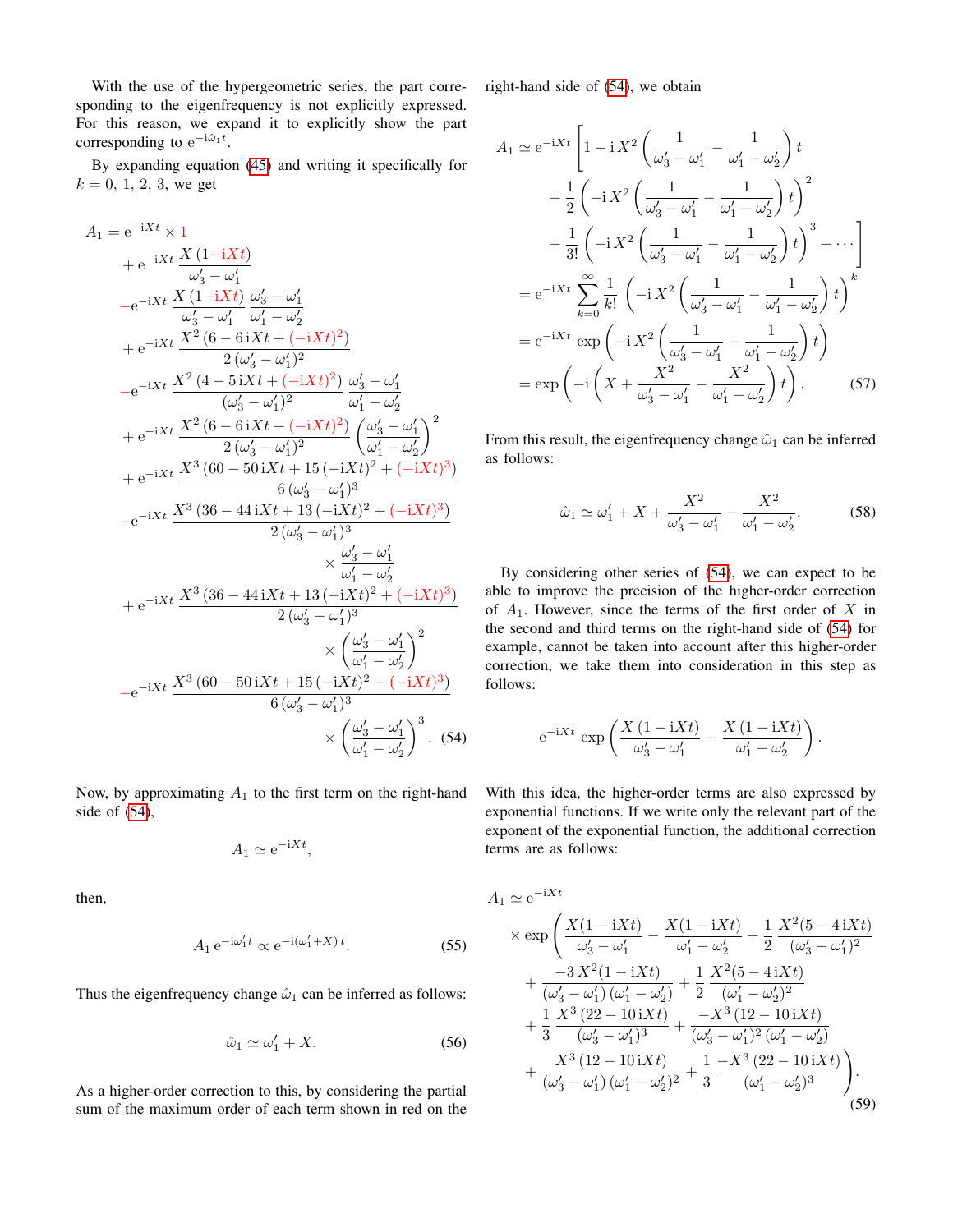<span id="page-11-0"></span>TABLE I: Correspondence of subscripts.

| solution    | subscript |  |  |
|-------------|-----------|--|--|
| $\psi_1(t)$ |           |  |  |
| $\psi_3(t)$ |           |  |  |
| $\psi_2(t)$ |           |  |  |

<span id="page-11-1"></span>TABLE II: Correspondence of  $X, Y, Z$ .

| solution    | . Z |  |  |
|-------------|-----|--|--|
| $\psi_1(t)$ |     |  |  |
| $\psi_3(t)$ |     |  |  |
| $\psi_2(t)$ |     |  |  |

By extracting the part proportional to  $-it$  from the exponential part, the change in eigenfrequency can be inferred as follows:

$$
\hat{\omega}_1 \simeq \omega'_1 + X + \frac{X^2}{\omega'_3 - \omega'_1} - \frac{X^2}{\omega'_1 - \omega'_2} + \frac{2X^3}{(\omega'_3 - \omega'_1)^2} \n- \frac{3X^3}{(\omega'_3 - \omega'_1)(\omega'_1 - \omega'_2)} + \frac{2X^3}{(\omega'_1 - \omega'_2)^2} \n+ \frac{10X^4}{3(\omega'_3 - \omega'_1)^3} - \frac{10X^4}{(\omega'_3 - \omega'_1)^2(\omega'_1 - \omega'_2)} \n+ \frac{10X^4}{(\omega'_3 - \omega'_1)(\omega'_1 - \omega'_2)^2} - \frac{10X^4}{3(\omega'_1 - \omega'_2)^3}.
$$
\n(60)

## VI. NUMERICAL EVALUATION

## *A. Estimation of Eigenfrequency and Higher-order Correction*

In this section, we use the results of perturbative expansion to investigate the change in eigenfrequency caused by the effect of the one-way link graph and evaluate the effectiveness and properties of perturbative expansion. As a numerical example of equation [\(16\)](#page-4-4), we conduct numerical experiments using matrix  $\Omega(\epsilon)$ ,

$$
\Omega(\epsilon) = \Omega_0 + \epsilon \Omega_{\text{I}} \n= \begin{bmatrix} \omega_1 & 0 & 0 \\ 0 & \omega_2 & 0 \\ 0 & 0 & \omega_3 \end{bmatrix} + \epsilon \begin{bmatrix} d_1 & -a_1 & 0 \\ 0 & d_2 & -a_2 \\ -a_3 & 0 & d_3 \end{bmatrix} \n= \begin{bmatrix} 9 & 0 & 0 \\ 0 & 6 & 0 \\ 0 & 0 & 0 \end{bmatrix} + \epsilon \begin{bmatrix} 33/10 & -5 & 0 \\ 0 & 4/41 & -4 \\ -4 & 0 & 16/15 \end{bmatrix}.
$$
\n(61)

In the previous section, only the change in eigenfrequency  $\hat{\omega}'_1$  due to perturbative expansion was shown. We can also consider the perturbative expansion for changes in the other eigenfrequencies  $\hat{\omega}_2'$  and  $\hat{\omega}_3'$ . Following the  $\hat{\omega}_1'$  analysis, we can examine  $B_1$  and  $C_1$  in [\(44\)](#page-8-5) for the solution  $\psi_1(t)$ . However, there is a simpler way to obtain them as we describe next. In Figure [2,](#page-4-0) changing the numbering of the states does not change their properties, so the result of the previous section with the cyclic replacement of subscripts  $1 \rightarrow 3 \rightarrow 2 \rightarrow 1 \rightarrow \cdots$  and  $X \rightarrow Y \rightarrow Z \rightarrow X \rightarrow \cdots$  is also valid. The replacement of the subscripts follows the correspondence in Table [I.](#page-11-0) The correspondence of  $X, Y, Z$  obtained from Table [I,](#page-11-0) is shown in Table [II.](#page-11-1)

TABLE III: Parameters used in the numerical example of [\(61\)](#page-11-2)

| $\omega_{\mu}$   $a_{\mu}$   $d_{\mu}$ |                                                                                                                                                                            |
|----------------------------------------|----------------------------------------------------------------------------------------------------------------------------------------------------------------------------|
|                                        |                                                                                                                                                                            |
|                                        |                                                                                                                                                                            |
|                                        | $\begin{array}{c cc}\n\hline\nu_1 = 9 & a_1 = 5 & d_1 = 33/10 \\ \hline\n\omega_2 = 6 & a_2 = 4 & d_2 = 4/41 \\ \hline\n\omega_3 = 0 & a_3 = 4 & d_3 = 16/15\n\end{array}$ |

By changing only the subscripts in expression [\(56\)](#page-10-1), we obtain the lowest-order approximations,

$$
\hat{\omega}_3' \simeq \omega_3' + Y \tag{62}
$$

$$
\hat{\omega}_2' \simeq \omega_2' + Z. \tag{63}
$$

The higher-order corrections to the first eigenfrequency [\(58\)](#page-10-2) and [\(60\)](#page-11-3) can also be obtained for the other eigenfrequencies by replacing the subscripts according to Table [I](#page-11-0) and Table [II.](#page-11-1) By replacing the subscripts for [\(58\)](#page-10-2), we obtain the corrections for the third eigenfrequency as follows:

$$
\hat{\omega}_3 \simeq \omega'_3 + Y + \frac{Y^2}{\omega'_2 - \omega'_3} - \frac{Y^2}{\omega'_3 - \omega'_1}.
$$
 (64)

Also, we obtain the corrections for the second eigenfrequency as follows:

$$
\hat{\omega}_2 \simeq \omega'_2 + Z + \frac{Z^2}{\omega'_1 - \omega'_2} - \frac{Z^2}{\omega'_2 - \omega'_3} \tag{65}
$$

<span id="page-11-3"></span>Similarly, replacing the subscripts of the expression [\(60\)](#page-11-3), we obtain the corrections for the third eigenfrequency as follows:

$$
\hat{\omega}_3 \simeq \omega'_3 + Y + \frac{Y^2}{\omega'_2 - \omega'_3} - \frac{Y^2}{\omega'_3 - \omega'_1} + \frac{2Y^3}{(\omega'_2 - \omega'_3)^2} \n- \frac{3Y^3}{(\omega'_2 - \omega'_3)(\omega'_3 - \omega'_1)} + \frac{2Y^3}{(\omega'_3 - \omega'_1)^2} \n+ \frac{10Y^4}{3(\omega'_2 - \omega'_3)^3} - \frac{10Y^4}{(\omega'_2 - \omega'_3)^2(\omega'_3 - \omega'_1)} \n+ \frac{10Y^4}{(\omega'_2 - \omega'_3)(\omega'_3 - \omega'_1)^2} - \frac{10Y^4}{3(\omega'_3 - \omega'_1)^3}.
$$
\n(66)

Also, we obtain the corrections for the second eigenfrequency as follows:

<span id="page-11-2"></span>
$$
\hat{\omega}_2 \simeq \omega'_2 + Z + \frac{Z^2}{\omega'_1 - \omega'_2} - \frac{Z^2}{\omega'_2 - \omega'_3} + \frac{2 Z^3}{(\omega'_1 - \omega'_2)^2} \n- \frac{3 Z^3}{(\omega'_1 - \omega'_2)(\omega'_3 - \omega'_1)} + \frac{2 Z^3}{(\omega'_3 - \omega'_1)^2} \n+ \frac{10 Z^4}{3 (\omega'_2 - \omega'_3)^3} - \frac{10 Z^4}{(\omega'_2 - \omega'_3)^2 (\omega'_3 - \omega'_1)} \n+ \frac{10 Z^4}{(\omega'_2 - \omega'_3)(\omega'_3 - \omega'_1)^2} - \frac{10 Z^4}{3 (\omega'_3 - \omega'_1)^3}.
$$
\n(67)

The estimated eigenfrequencies obtained by substituting the values determined from the expression [\(61\)](#page-11-2) into these expressions, with the value of parameter  $\epsilon$  ( $0 \leq \epsilon \leq 1$ ), are shown in Figure [5](#page-12-0)[–7.](#page-12-1) The true eigenfrequency is plotted as the blue line for comparison. Each result shows a high estimation accuracy when the parameter  $\epsilon$  is small, but the accuracy decreases as the parameter approaches  $\epsilon \simeq 1$ . However, the results with higher-order corrections show higher accuracy over a wider range of  $\epsilon$ .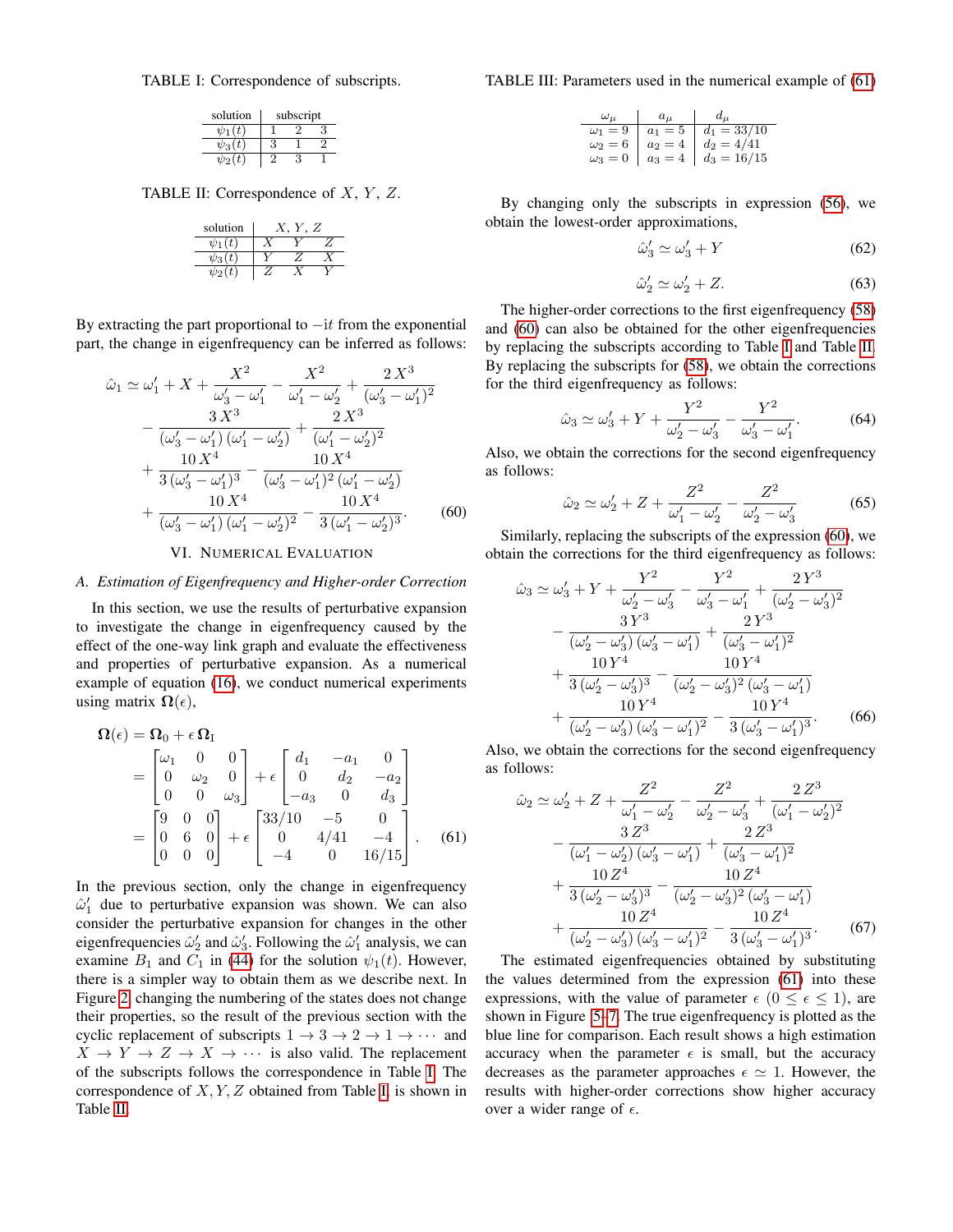<span id="page-12-0"></span>

Fig. 5: Estimated values of the first eigenfrequency



Fig. 6: Estimated values of the second eigenfrequency

# *B. Accuracy of Eigenfrequency Estimation and Magnitude of Perturbation*

The accuracy of the estimation of the eigenfrequency by the perturbative expansion improves when the absolute values of X, Y, and Z at  $\epsilon = 1$  are small. This is because if these absolute values are small, the perturbative expansion can be characterized by just the terms of low order.

<span id="page-12-1"></span>

Fig. 7: Estimated values of the third eigenfrequency

TABLE IV: Parameters given in a numerical example of [\(68\)](#page-12-2)

| $\omega_{\mu}$   $a_{\mu}$   $d_{\mu}$ |                                                                                                                                                                            |
|----------------------------------------|----------------------------------------------------------------------------------------------------------------------------------------------------------------------------|
|                                        |                                                                                                                                                                            |
|                                        |                                                                                                                                                                            |
|                                        | $\begin{array}{c c c c c c c} \hline \omega_1 = 9 & a_1 = 1 & d_1 = 3/2 \\ \hline \omega_2 = 6 & a_2 = 2 & d_2 = 34/21 \\ \omega_3 = 0 & a_3 = 1 & d_3 = 1/49 \end{array}$ |

TABLE V: Parameters used in the numerical example of [\(69\)](#page-12-3)

| $\omega_{\mu}$   $a_{\mu}$   $d_{\mu}$ |                                                                                                                                              |
|----------------------------------------|----------------------------------------------------------------------------------------------------------------------------------------------|
|                                        |                                                                                                                                              |
|                                        |                                                                                                                                              |
|                                        | $\begin{array}{ccc} \omega_1 = 9 & a_1 = 6 & d_1 = 3 \\ \omega_2 = 6 & a_2 = 7 & d_2 = 11/4 \\ \omega_3 = 0 & a_3 = 5 & d_3 = 2 \end{array}$ |

Without changing the  $\Omega_0$  in [\(61\)](#page-11-2), consider two examples where X, Y, and Z are small or large at  $\epsilon = 1$ ; they are as follows:

$$
\Omega(\epsilon) = \Omega_0 + \epsilon \Omega_{\text{I}} \n= \begin{bmatrix} 9 & 0 & 0 \\ 0 & 6 & 0 \\ 0 & 0 & 0 \end{bmatrix} + \epsilon \begin{bmatrix} 3/2 & -1 & 0 \\ 0 & 34/21 & -2 \\ -1 & 0 & 1/40 \end{bmatrix}, \quad (68)
$$

<span id="page-12-3"></span><span id="page-12-2"></span>
$$
\Omega(\epsilon) = \Omega_0 + \epsilon \Omega_{\text{I}} \n= \begin{bmatrix} 9 & 0 & 0 \\ 0 & 6 & 0 \\ 0 & 0 & 0 \end{bmatrix} + \epsilon \begin{bmatrix} 3 & -6 & 0 \\ 0 & 11/4 & -7 \\ -5 & 0 & 2 \end{bmatrix}.
$$
\n(69)

In these examples, the link weights  $a_{\mu}$  ( $\mu = 1, 2, 3$ ) are determined, and  $d_{\mu}$  is determined to satisfy the condition that  $\Omega(1)$ has eigenvalue 0 as a feature of the Laplacian matrix. Table [VI](#page-12-4) shows the values of  $|X|$ ,  $|Y|$ , and  $|Z|$  at  $\epsilon = 1$  for models [\(61\)](#page-11-2), [\(68\)](#page-12-2), and [\(69\)](#page-12-3). The model of (69) is strongly influenced by  $\Omega_I$ , and thus non-real eigenfrequencies appear at  $\epsilon = 1$ . In other words, when  $\epsilon = 0$ , all eigenfrequencies are real, but when  $\epsilon$ exceeds a certain value, non-real eigenfrequencies appear.

Figure [8](#page-13-0) shows the estimation results of the first eigenfrequency for the numerical example [\(68\)](#page-12-2). The true value is shown in blue, and the estimation results using perturbations [\(56\)](#page-10-1), [\(58\)](#page-10-2), and [\(60\)](#page-11-3) are shown in ascending order. The lines virtually overlap, and compared to Figure [5,](#page-12-0) Figure [8](#page-13-0) provides high estimation accuracy even at  $\epsilon = 1$ , indicating that the perturbative calculation is working effectively.

Figure [9](#page-13-1) shows a plot of the error between the true value and each approximate calculation for a precise evaluation of the estimation accuracy of the perturbative calculation. This result shows that the error decreases as the order of the perturbative calculation increases, and the estimation result by [\(60\)](#page-11-3) has extremely high estimation accuracy even for  $\epsilon = 1$ .

<span id="page-12-4"></span>TABLE VI: Values of  $|X|$ ,  $|Y|$ , and  $|Z|$  of each model for  $\epsilon = 1$ 

| model                     |       |       |       |
|---------------------------|-------|-------|-------|
| $(61)$ for $\epsilon = 1$ | 1.148 | 1.416 | 2.564 |
| $(68)$ for $\epsilon = 1$ | 0.066 | 0.025 | 0.091 |
| $(69)$ for $\epsilon = 1$ | 6.462 | 3.111 | 9.573 |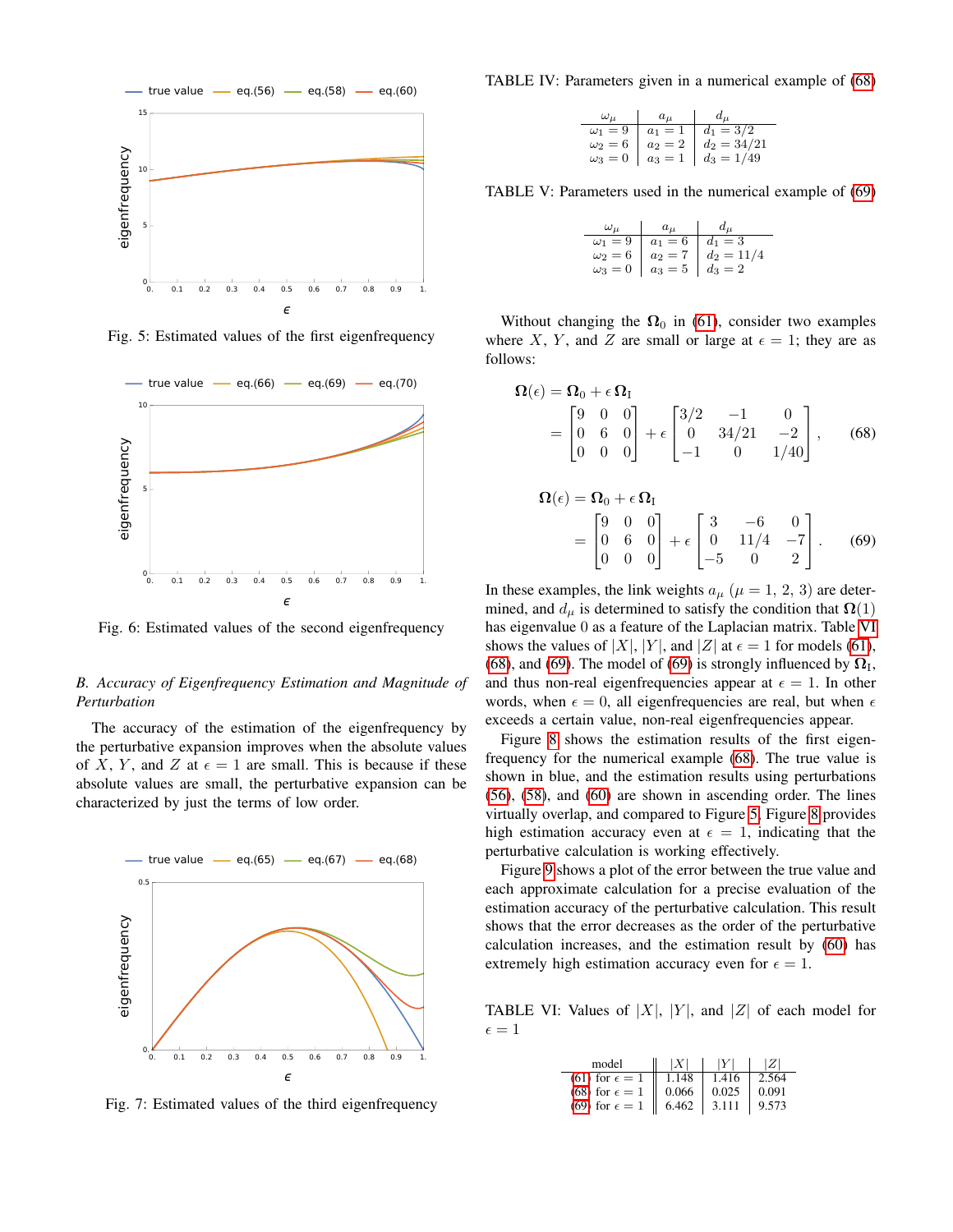<span id="page-13-0"></span>

Fig. 8: Comparison of estimation accuracy with higher-order corrections for the first eigenfrequency of the numerical example of [\(68\)](#page-12-2)

<span id="page-13-1"></span>

Fig. 9: Comparison of absolute error of estimation values for the first eigenfrequency of the numerical example of [\(68\)](#page-12-2)

On the other hand, Fig. [10](#page-13-2) shows a similar estimation result for numerical example [\(69\)](#page-12-3). Since the true value only exists as a real value in the region where  $\epsilon$  is approximately  $\epsilon < 0.45$ , the results of the perturbative calculation for  $\epsilon$  larger than that are meaningless.

Similar evaluations were performed for the second and third eigenfrequencies. Figure [11](#page-13-3) shows the estimation results of the second eigenfrequency for numerical example [\(68\)](#page-12-2). The true value is shown in blue, and the estimation results by the perturbative expansions [\(56\)](#page-10-1), [\(58\)](#page-10-2), and [\(60\)](#page-11-3) are shown in ascending order. As in the case of the first eigenfrequency, the lines virtually overlap and high estimation accuracy is achieved even for  $\epsilon = 1$ . The error between the true value and each approximation is shown in Figure [12.](#page-14-6) It shows that the estimation result yielded by [\(60\)](#page-11-3) is extremely accurate even for  $\epsilon = 1$ . The results of the perturbative calculation for approximately  $\epsilon > 0.45$  are meaningless and the non-real eigenfrequencies cannot be estimated.

Figure [14](#page-14-7) shows the estimation results of the third eigen frequency for numerical example [\(68\)](#page-12-2). The true value is shown in blue, and the estimation results by perturbative expansion

<span id="page-13-2"></span>

Fig. 10: Comparison of estimation accuracy with higherorder corrections for the first eigenfrequency of the numerical example of [\(69\)](#page-12-3)

<span id="page-13-3"></span>

Fig. 11: Comparison of estimation accuracy with higherorder corrections for the second eigenfrequency of numerical example [\(68\)](#page-12-2)

[\(56\)](#page-10-1), [\(58\)](#page-10-2), and [\(60\)](#page-11-3) are shown in ascending order. Similar to the previous results, the lines virtually overlap, and high estimation accuracy is achieved even for  $\epsilon = 1$ . The error between the true value and each approximation is shown in Figure [15.](#page-14-8) It shows that the estimation result of [\(60\)](#page-11-3) is extremely accurate even for  $\epsilon = 1$ . Figure [16](#page-15-18) shows the same estimation result for numerical example [\(69\)](#page-12-3). Since the third eigenfrequency is 0 (i.e., a real value), the results of the perturbative calculation are meaningful even for  $\epsilon = 1$ , but the estimation accuracy is not good. The reason for this is that the higher-order terms in the perturbative expansion have a large effect on this numerical example, and the approximation with finite order does not work effectively.

The above evaluation experiments confirm that the accuracy of eigenfrequency estimation is improved by higher-order corrections and that the perturbative expansion at finite order works effectively when the influence of  $\Omega_I$  is small. Moreover, the change in eigenfrequency can be estimated very accurately.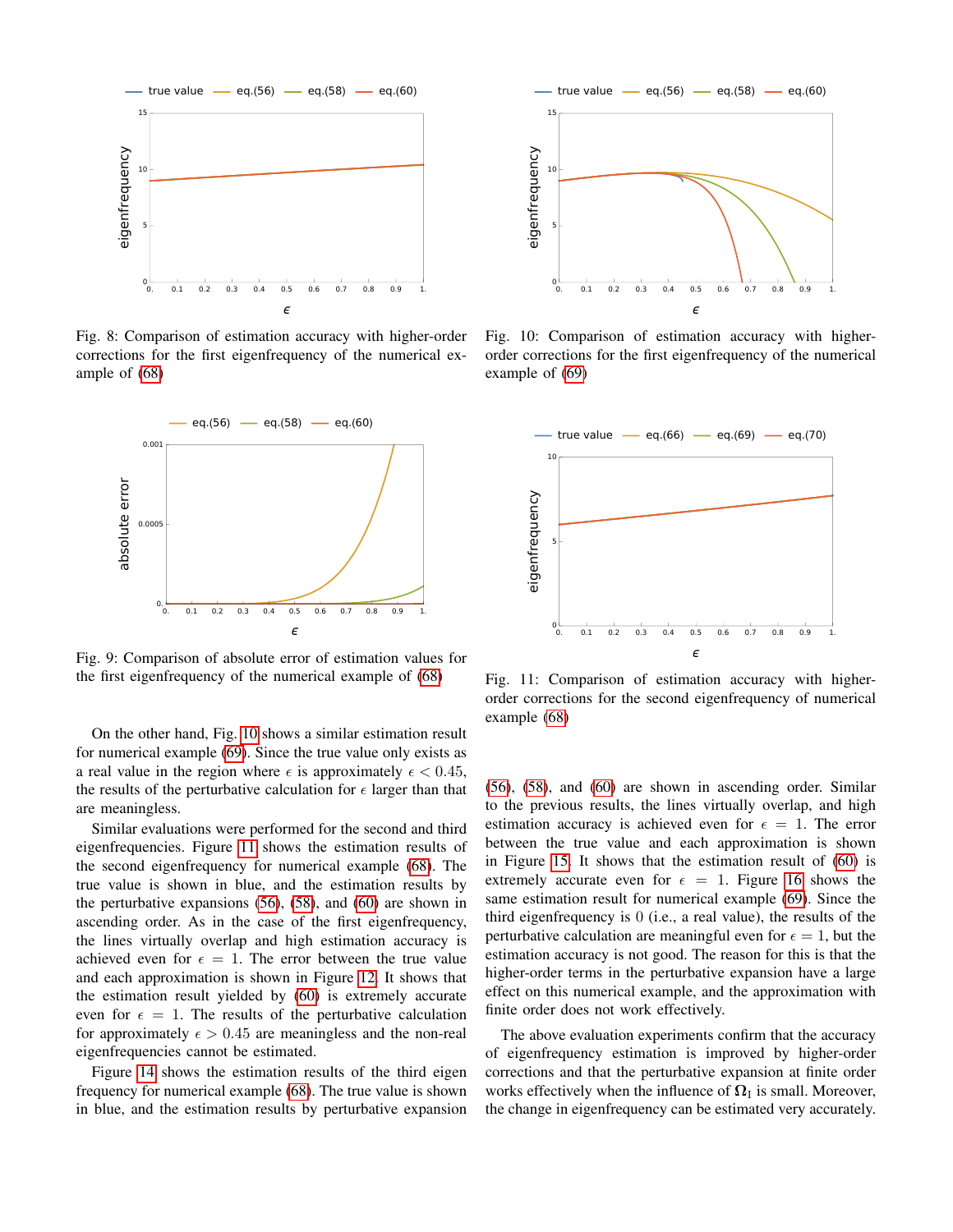<span id="page-14-6"></span>

Fig. 12: Comparison of absolute error of estimation values for the second eigenfrequency of numerical example [\(68\)](#page-12-2)



Fig. 13: Comparison of estimation accuracy with higherorder corrections for the second eigenfrequency for numerical example [\(68\)](#page-12-2)

## VII. CONCLUSION

This paper evaluated the use of perturbative expansion for analyzing solutions of the fundamental equation of the oscillation model; the goal was to develop a simple modecoupled model up to infinite order. By using hypergeometric series, we succeeded in systematically expressing the perturbative expansion of infinite order. Moreover, by using an exponential function to express the perturbative expansion, we showed how to estimate, in perturbation theory, the change in eigenfrequency.

Experiments on the estimation of the eigenfrequencies using perturbation theory showed that the eigenfrequencies can be estimated with high accuracy for networks where the influence of  $\Omega$ <sub>I</sub> is small.

The perturbation theoretic treatment of user dynamics on networks shown in this paper is important for understanding the dynamics occurring in networks based on causal relationships.

<span id="page-14-7"></span>

Fig. 14: Comparison of estimation accuracy with higher-order corrections for the third eigenfrequency of numerical example [\(68\)](#page-12-2)

<span id="page-14-8"></span>

Fig. 15: Comparison of absolute error of estimation values for the third eigenfrequency of numerical example [\(68\)](#page-12-2)

#### ACKNOWLEDGEMENT

This research was supported by Grant-in-Aid for Scientific Research 19H04096, 20H04179, and 21H03432 from the Japan Society for the Promotion of Science (JSPS), and TMU local 5G research support.

#### **REFERENCES**

- <span id="page-14-0"></span>[1] M. Aida, C. Takano, and M. Murata, "Oscillation model for describing network dynamics caused by asymmetric node interaction," *IEICE Transactions on Communications*, vol. E101-B, no. 1, pp. 123–136, January 2018.
- <span id="page-14-1"></span>[2] L.C. Freeman, "Centrality in social networks conceptual clarification," *Social Networks*, vol. 1, no. 3, pp. 215–239, 1978.
- <span id="page-14-2"></span>[3] S.P. Borgatti, A. Mehra, D.J. Brass, and G. Labianca. "Network analysis in the social sciences," *Science*, vol. 323, no. 5916, pp. 892–895, 2009.
- <span id="page-14-3"></span>[4] C. Takano and M. Aida, "Revealing of the underlying mechanism of different node centralities based on oscillation dynamics on networks," *IEICE Transactions on Communications*, vol. E101.B, no. 8, pp. 1820– 1832, 2018.
- <span id="page-14-4"></span>[5] M. Aida, C. Takano, and M. Murata. "Dynamical model of flaming phenomena in on-line social networks," *the 2017 IEEE/ACM International Conference on Advances in Social Networks Analysis and Mining 2017 (ASONAM '17)*, pp. 1164–1171, 2017.
- <span id="page-14-5"></span>[6] M. Aida, C. Takano, and M. Murata, "Generation mechanism of flaming phenomena in on-line social networks described by perturbation of asymmetric link effects," *2018 IEEE/IFIP Network Operations and Management Symposium (NOMS 2018)*, pp. 1–4, 2018